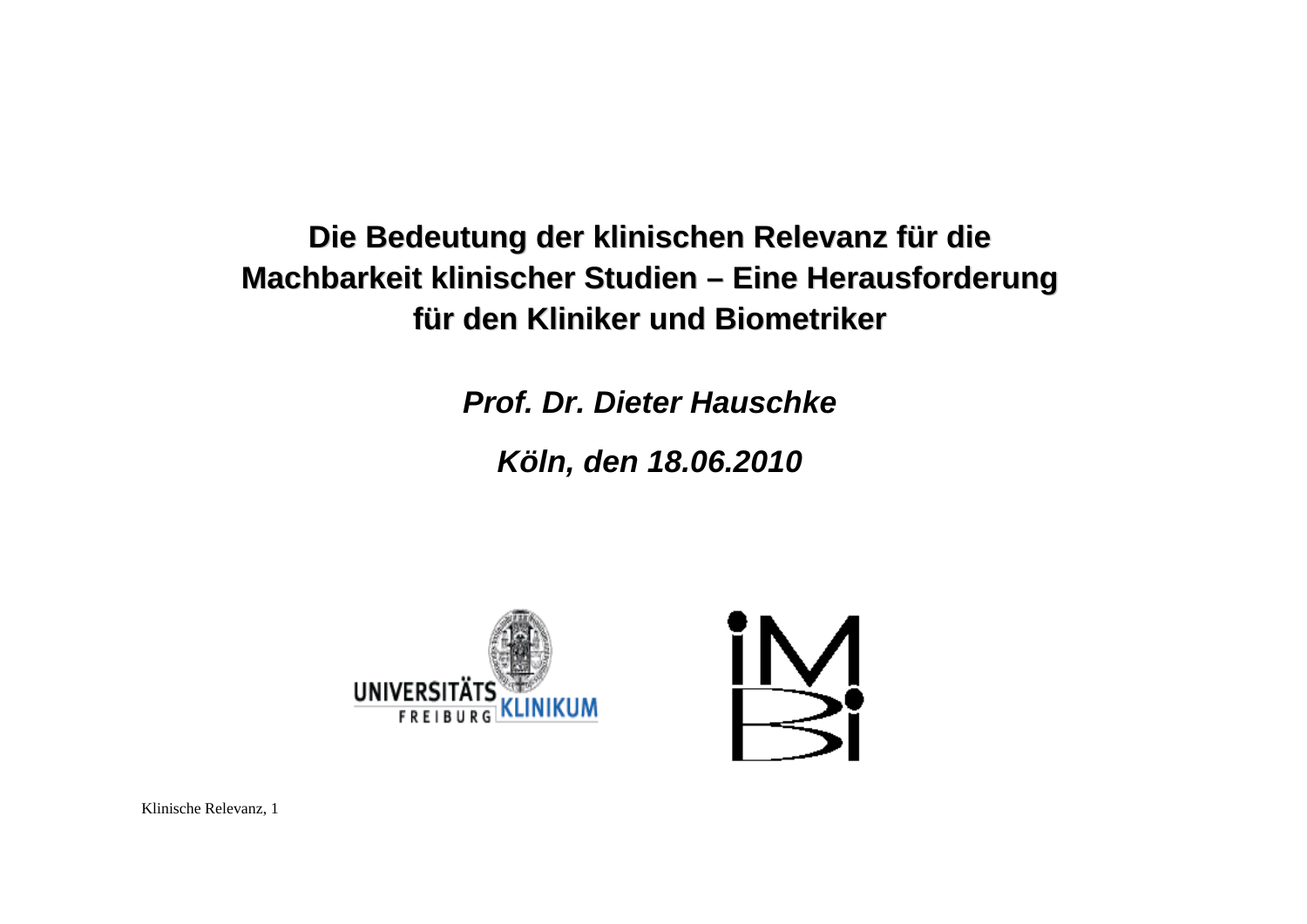## **Gliederung Gliederung**

•**VFA** ↔ **Biometrie** <sup>↔</sup> **IQWIG**

•**Biometrische 'Praxis'**

•**Regulatorische Anforderungen**

•**Klinische Relevanz in COPD-Studien**

**Bewertung mittels Konfidenzintervalle Überlegungen zur Güte (Power)** 

•**Gold Standard Design**

•**Literatur**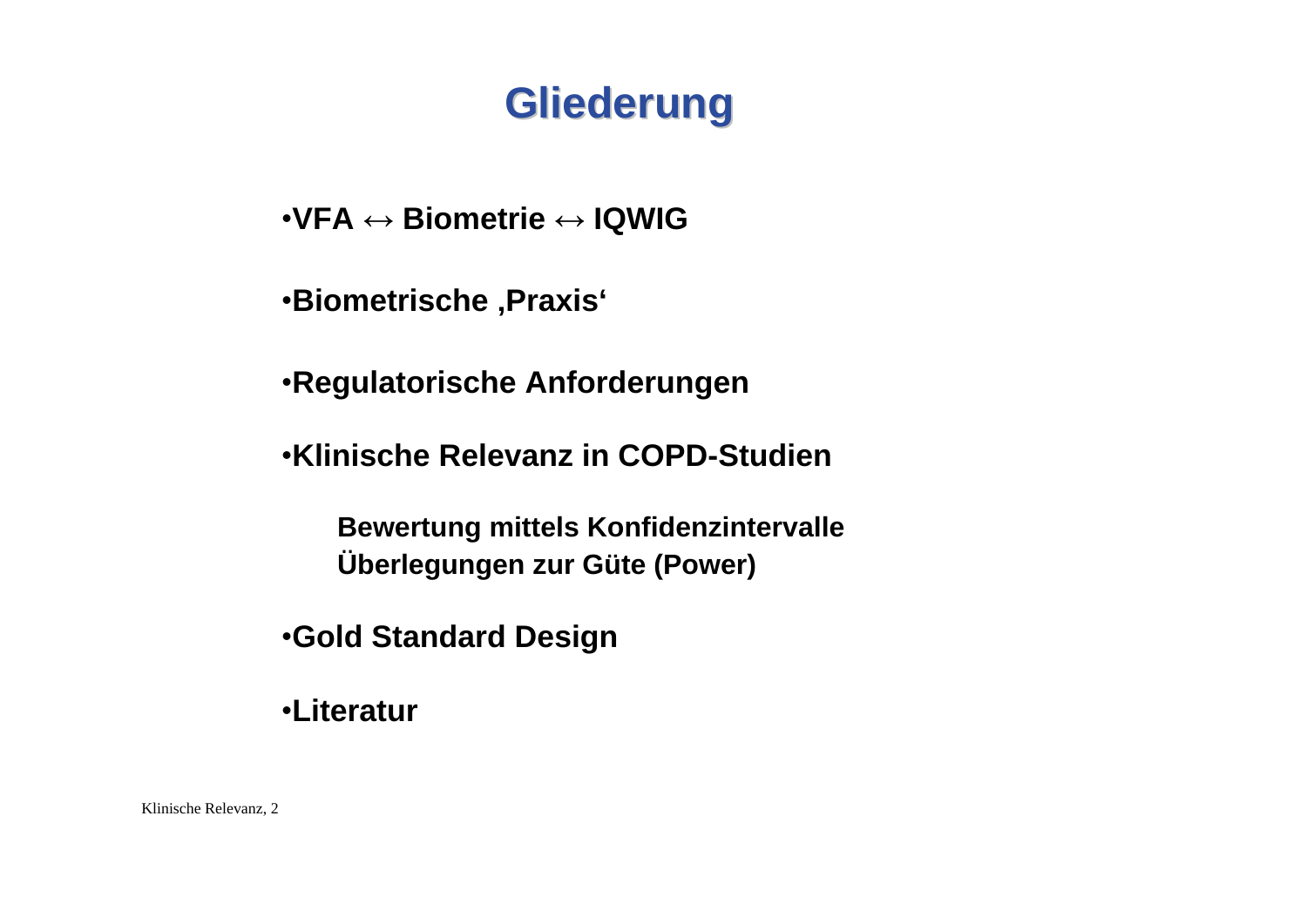

Institute for Quality and Efficiency in Health Care

# Allgemeine Methoden

Version 3.0 vom 27.05.2008

Klinische Relevanz, 3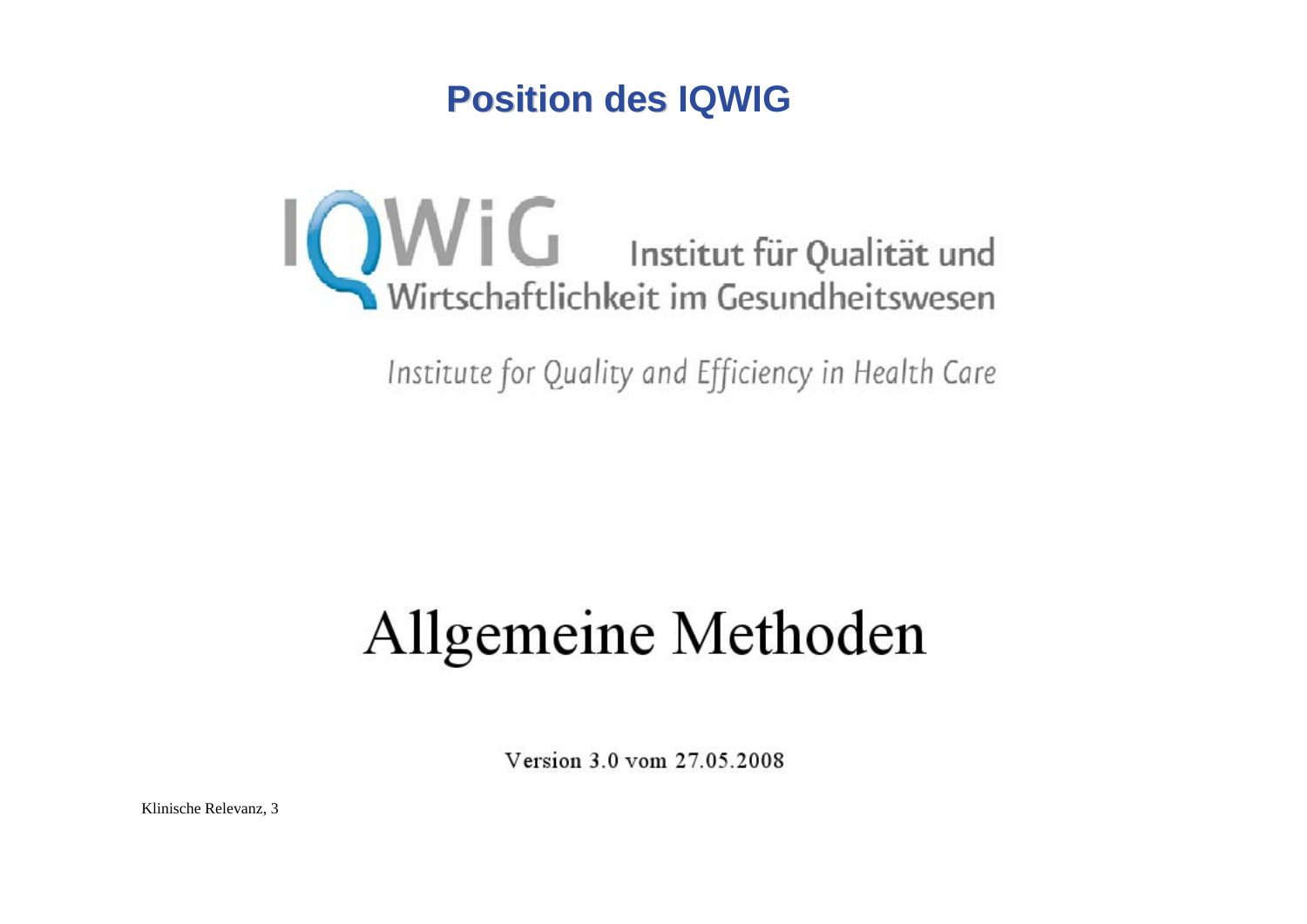Für die Beurteilung der klinischen Relevanz von Studienergebnissen gibt es noch kein breit akzeptiertes methodisches Vorgehen. Nur in wenigen Leitlinien finden sich Hinweise auf die Definition von relevanten beziehungsweise irrelevanten Unterschieden zwischen Gruppen. Ein erster Ansatz zur Beurteilung der klinischen Relevanz von Studienergebnissen ist die Bewertung des Effektschätzers und des dazugehörigen Konfidenzintervalls mithilfe medizinischer Sachkenntnis. Ein formales Relevanzkriterium kann die Beurteilung der (im Falle von günstigen Effekten) unteren Konfidenzgrenze für den Effektschätzer beziehungsweise die Anwendung eines statistischen Tests mit Verschiebung der Nullhypothese zum statistischen Nachweis relevanter klinischer Effekte sein [382]. Eine weitere Möglichkeit liegt darin, ein Relevanzkriterium individuell zu formulieren, zum Beispiel im Sinne einer Responderdefinition [229]. Darüber hinaus spielt die individuelle Einschätzung der Betroffenen eine wesentliche Rolle. Anhaltspunkte hierfür wird im Einzelfall die Darlegung patientenrelevanter Endpunkte liefern. Das Institut nimmt die Bewertung der klinischen Relevanz problemorientiert unter Berücksichtigung dieser Aspekte vor.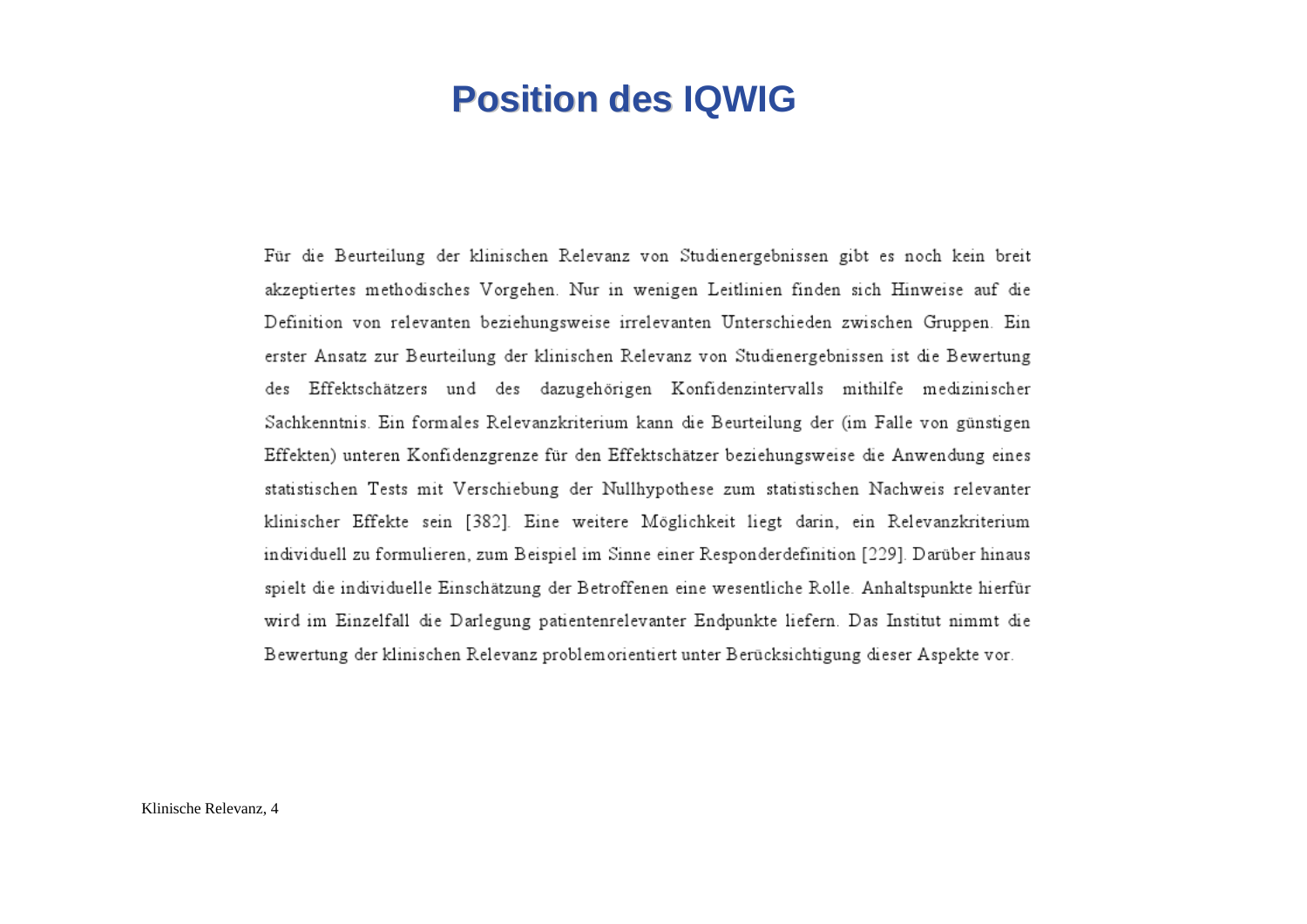IOWiG-Berichte - Jahr: 2009 Nr. 55

## Selektive Serotonin- und Noradrenalin-Wiederaufnahmehemmer (SNRI) bei Patienten mit **Depressionen**

Das Literaturscreening wurde von 2 Reviewern unabhängig voneinander durchgeführt. Nach einer Bewertung der Studienqualität wurden die Ergebnisse der einzelnen Studien nach Prüfsubstanzen und Zielgrößen geordnet gegenübergestellt und beschrieben. Wenn möglich und sinnvoll, wurden Meta-Analysen durchgeführt. Für Ergebnisse kontinuierlicher Skalen einen Nutzennachweis zusätzlich zur statistischen für Signifikanz des war Gruppenunterschieds notwendig, dass der Effekt eine definierte Größe überschritt (Relevanzgrenze Cohen's  $d / H$ edges' g = 0,2).

Klinische Relevanz, 5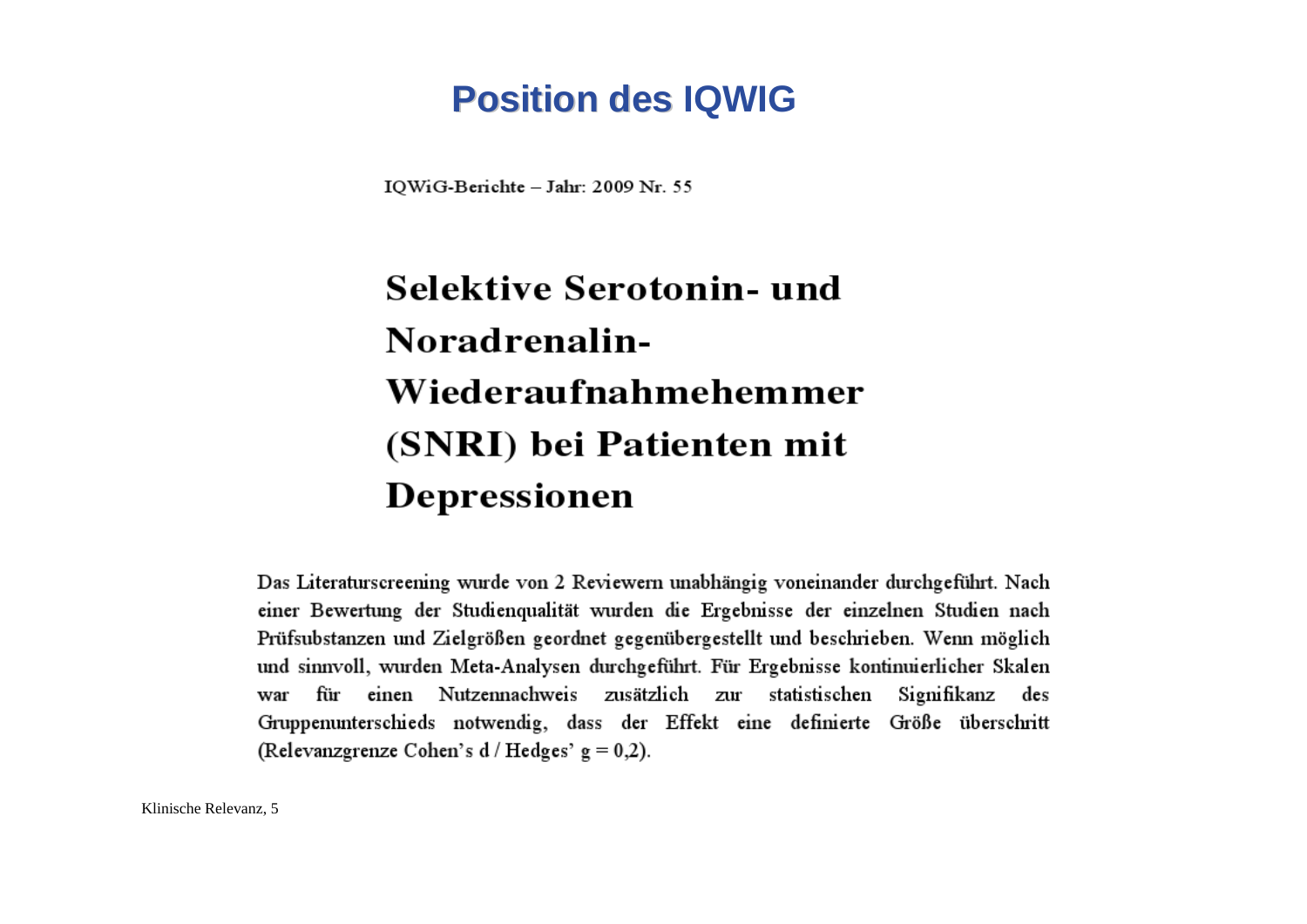Tabelle 2 (Fortsetzung): Zusammenfassung zum Vergleich von Duloxetin mit Placebo bzw. **SSRI** 

| Zielgröße     | Ergebnis der Meta-Analysen bzw. Einzelstudien<br>Gruppenunterschied [95 %-KI]     |                                        |                                 |                           |
|---------------|-----------------------------------------------------------------------------------|----------------------------------------|---------------------------------|---------------------------|
|               | DUL vs. Plc <sup>a</sup>                                                          |                                        |                                 | DUL vs. SSRI <sup>n</sup> |
|               | Kurzzeit-<br>Akuttherapie                                                         | Langzeit-<br>Akuttherapie <sup>b</sup> | Rückfallprävention <sup>b</sup> | Kurzzeit-<br>Akuttherapie |
| Schmerz (VAS) | $-4,56$ $[-6,79; -2,33]$ <sup>e</sup><br>$-0, 20$ $[-0, 30, -0, 10]$ <sup>g</sup> |                                        |                                 |                           |

Bei der Interpretation der Effektstärken wurde das Konfidenzintervall zur Relevanzgrenze von 0,2 im Cohen's d / Hedges' g in Relation gesetzt. Lag das Konfidenzintervall vollständig oberhalb der Relevanzgrenze wurde von einer relevanten Effektgröße ausgegangen und ein Nutzenbeleg oder hinweis attestiert. Lag das Konfidenzintervall teilweise oder komplett unterhalb dieser Grenze, so konnte die Relevanz des vorliegenden Effekts nicht mit ausreichender Sicherheit eingeschätzt werden. Es blieb somit unklar, ob die Effektstärke eine so relevante Größenordnung erreichte, dass von einem Nutzen gesprochen werden konnte. In diesen Fällen blieb der Nutzen unklar und ein Nutzen war nicht belegt.

f: relevante Effektgröße (Cohen's d / Hedges' g)

g: Relevanz des vorliegenden Effekts nicht mit ausreichender Sicherheit einzuschätzen (Cohen's d/Hedges' g)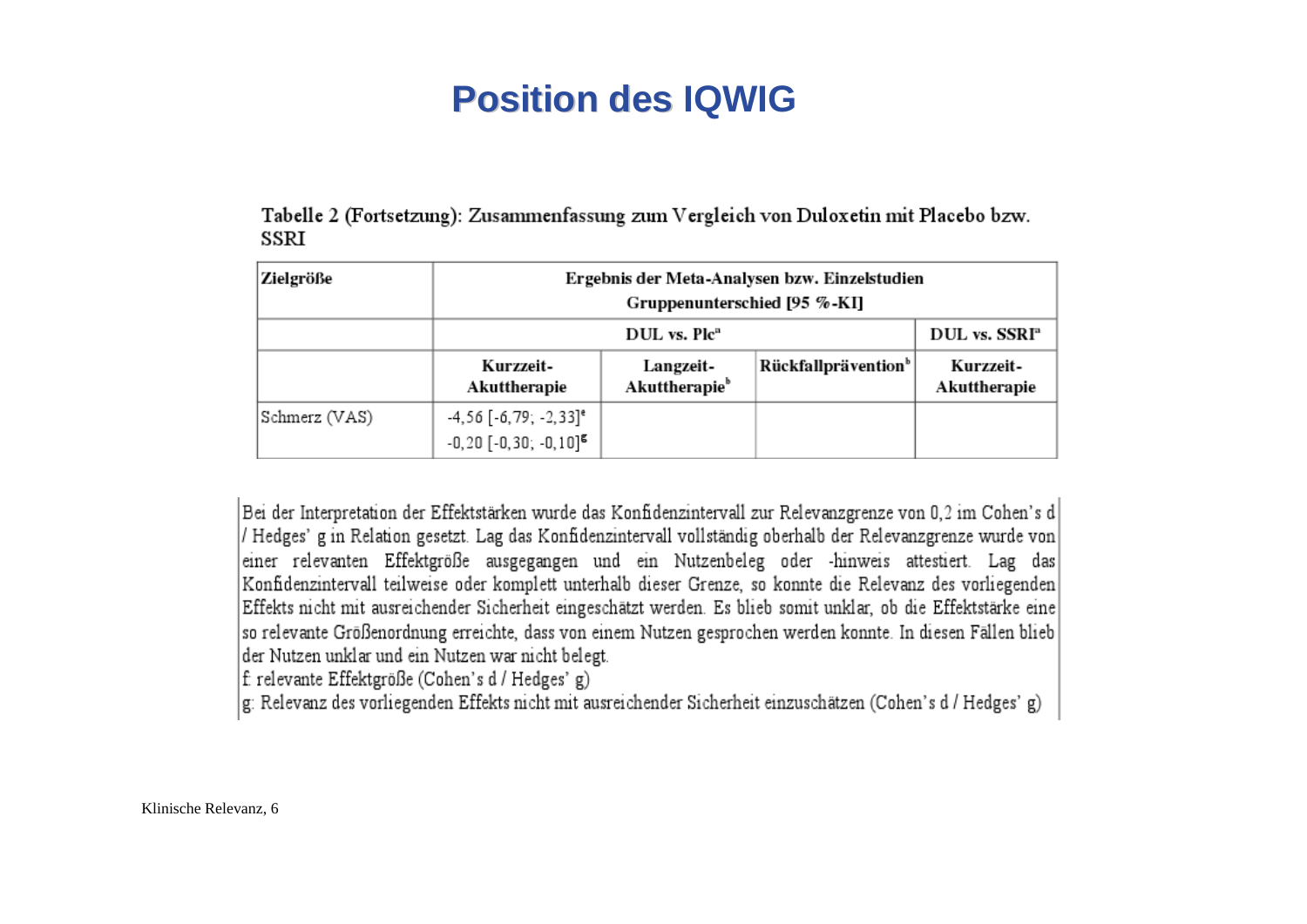#### **Position des VFA Position des**

#### Beurteilung klinischer Relevanz von Ergebnissen klinischer Studien

Joachim Röhmel

Bremen, 1. Dezember 2009

Interessenkonflikt: Der Autor wurde vom vfa gegen ein Honorar beauftragt, eine Stellungnahme abzugeben zur Beurteilung klinischer Relevanz von Ergebnissen klinischer Studien unter Berücksichtigung der Praxis des IQWiG, eine Relevanzgrenze für die Effektgröße (ES) bei d=0.2 fest zusetzen und sich dabei auf Cohen (1988) zu berufen.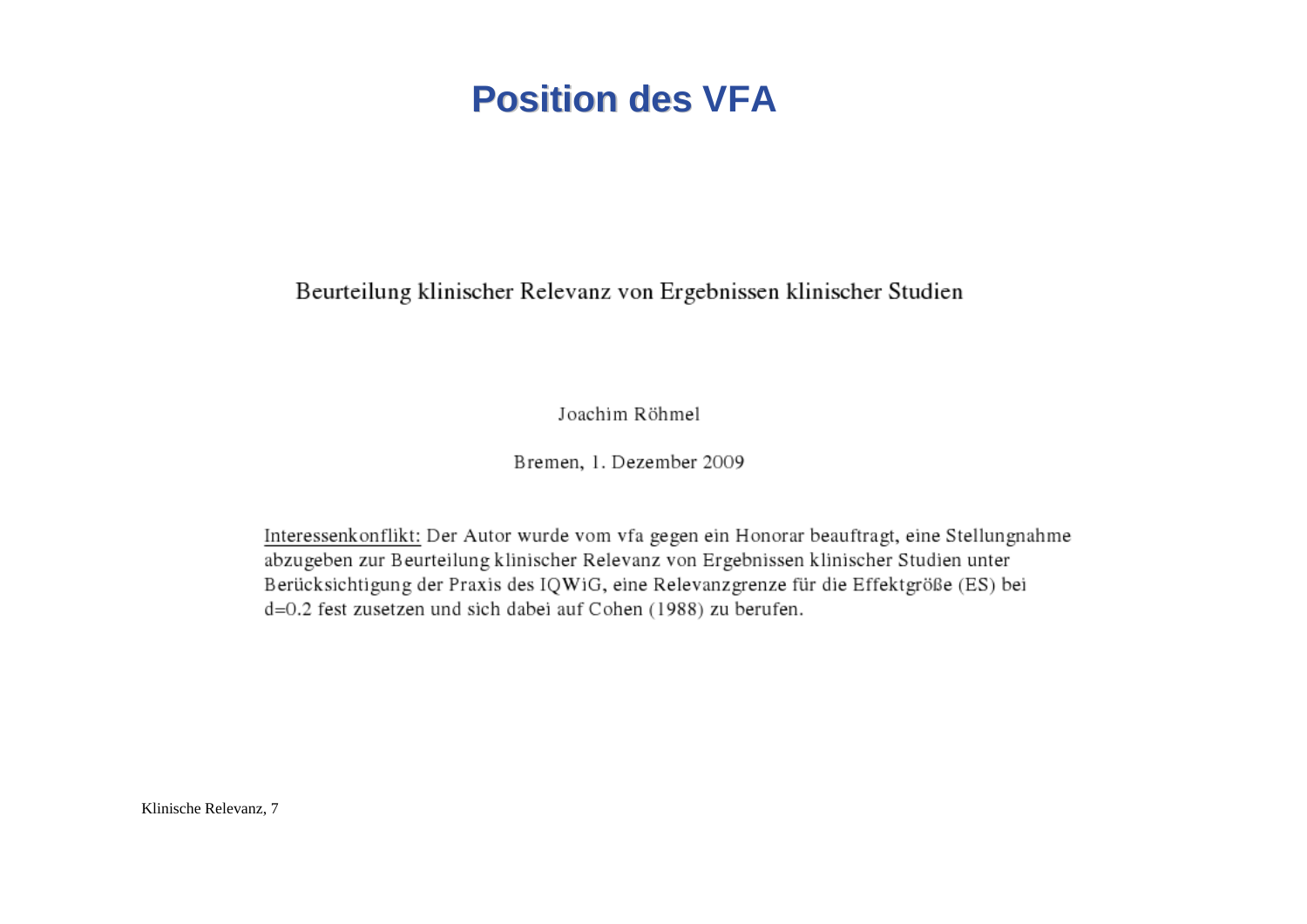Kommentar zur Stellungnahme von Prof. Dr. Joachim Röhmel (Bremen) "Beurteilung klinischer Relevanz von Ergebnissen klinischer Studien"

> Prof. Dr. Ralf Bender, Dr. Beate Wieseler, Dr. Guido Skipka, Dr. Thomas Kaiser, PD Dr. Stefan Lange (IQWiG)

> > Köln, den 22.03.2010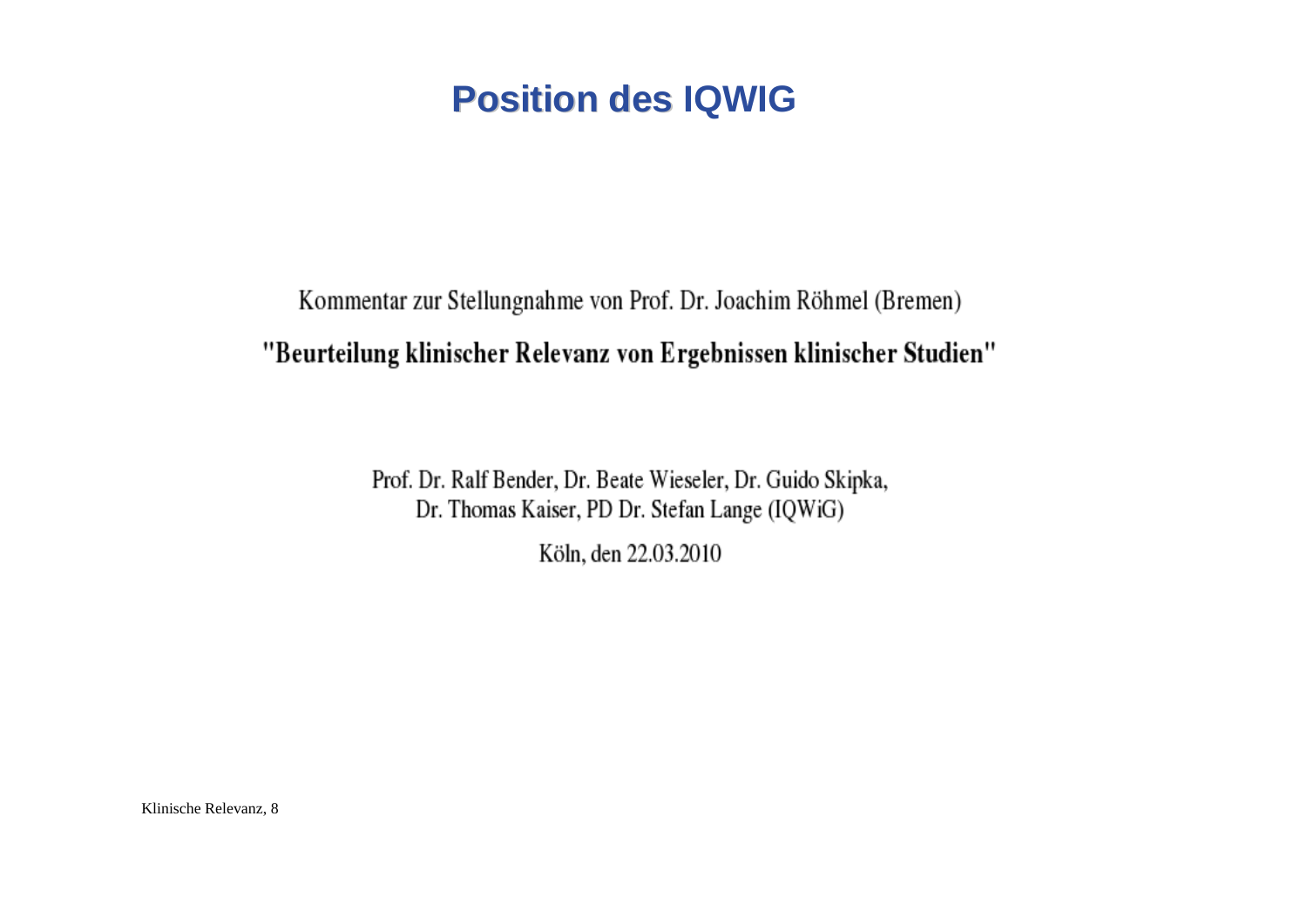#### **Position des VFA/Sonofi-Aventis Position des**

Gutachten

Methodische Aspekte bei der Festlegung von Kenngrößen in der Meta-Epidemiologie klinischer Studien

20. April 2009

Prof. Dr. Ulrich Mansmann IBE, LMU München mansmann@ibe.med.uni-muenchen.de

Interessenkonflikt: Der Autor wurde von der Firma Sonofi-Aventis gegen die Zahlung eines Honorars beauftragt, die vorhandene methodische Literatur zu metaepidemiologischen Untersuchungen klinischer Studien zu sichten und im Hinblick auf deren Relevanz für Bewertungen im IQWIG-Abschlußbericht zu Langwirksame Insulinanaloga zur Behandlung des Diabetes mellitus Typ 2 zu diskutieren.

Klinische Relevanz, 9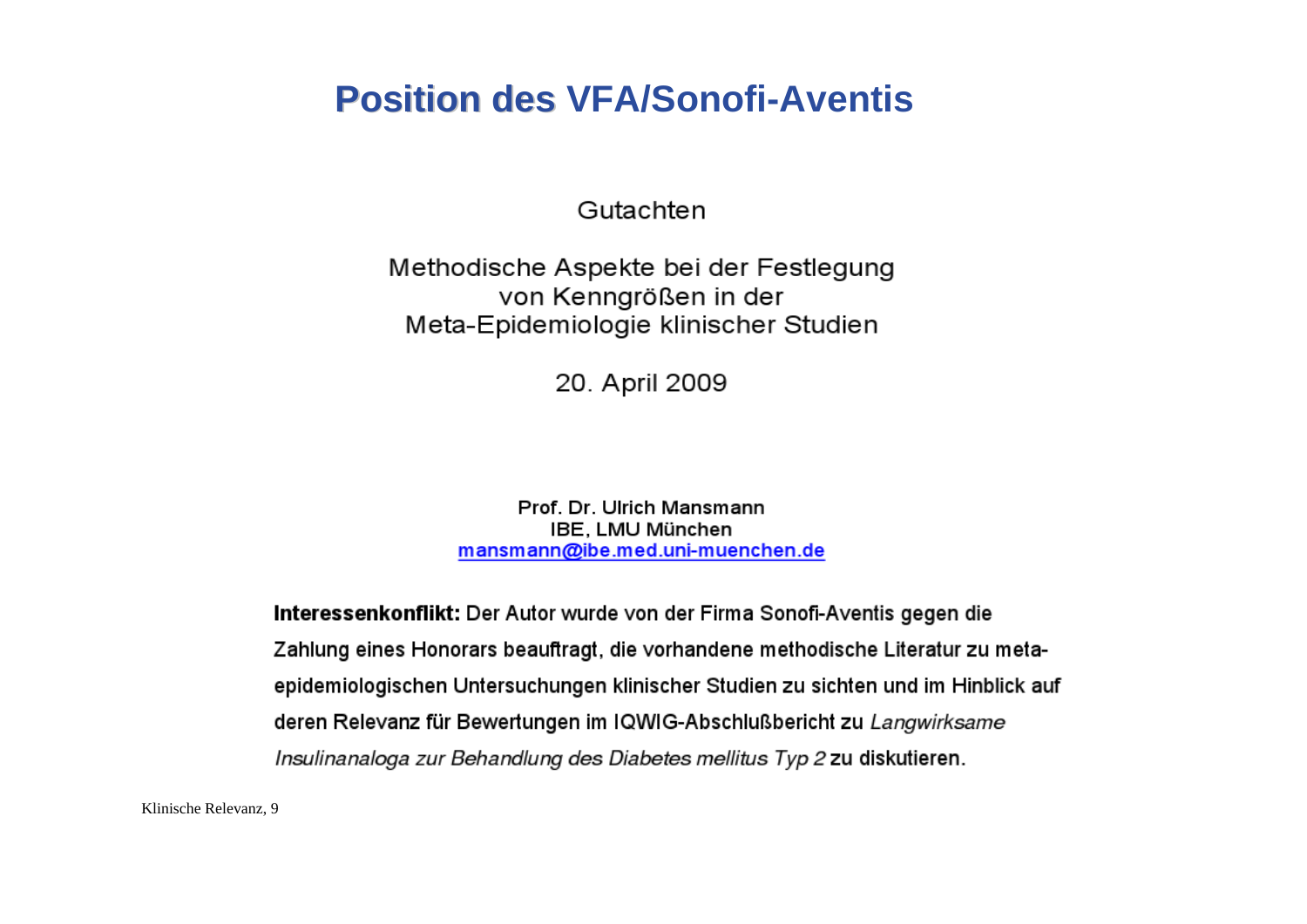## **Statistische Signifikanz**

#### $H_0$ : unterlegen  $H_1$ : überlegen



#### Annahme: höhere Werte der Zielvariablen bedeutet größere Wirksamkeit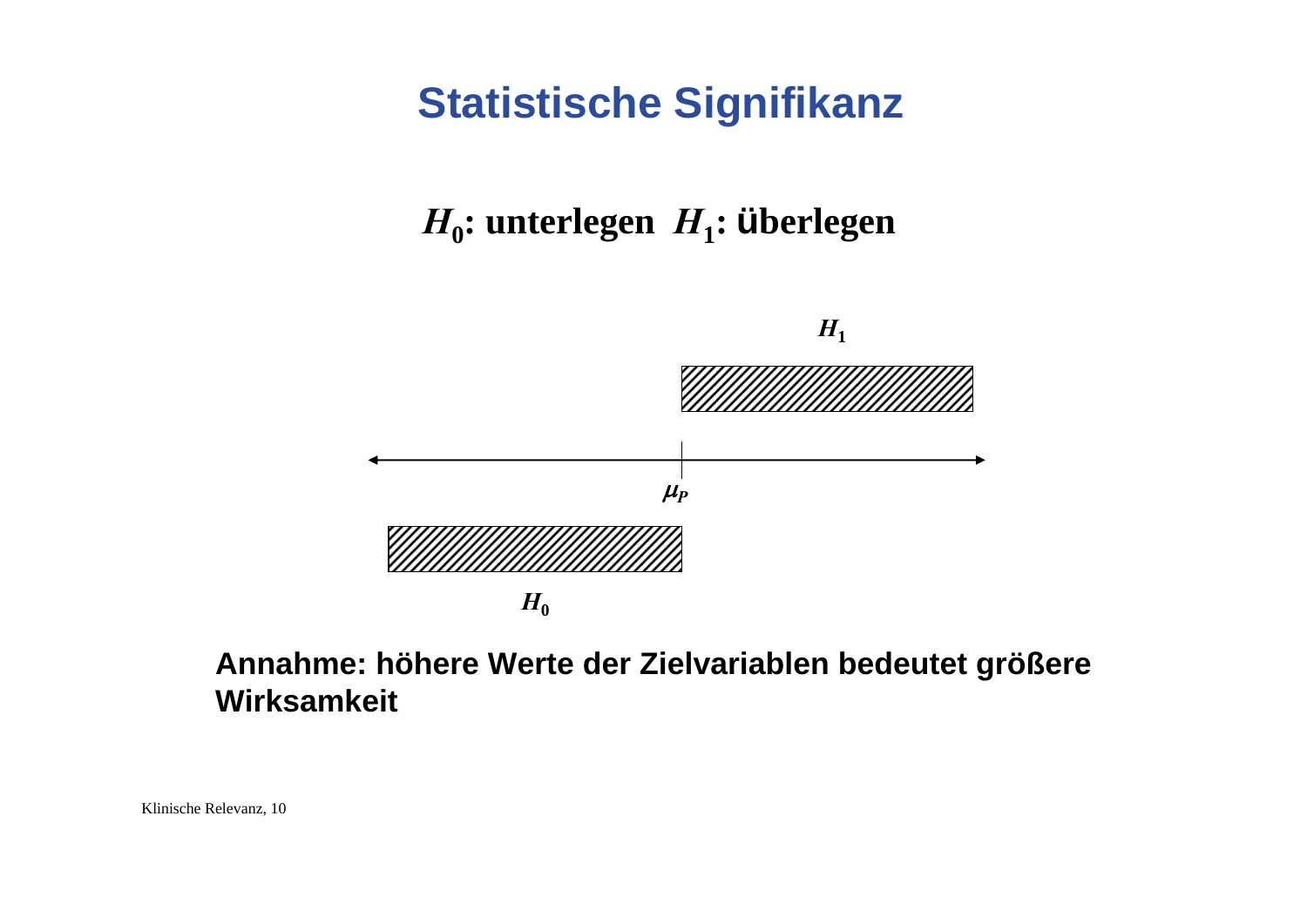#### **Statistische Signifikanz**

$$
\left[ \overline{X}_{T} - \overline{X}_{P} - z_{0.975} \sigma \sqrt{\frac{2}{n}}, \overline{X}_{T} - \overline{X}_{P} + z_{0.975} \sigma \sqrt{\frac{2}{n}} \right]
$$
  

$$
n = 2(z_{0.975} + z_{0.8})^{2} \frac{\sigma^{2}}{\Delta^{2}}, \Delta = \mu_{T} - \mu_{P}
$$

Lehne  $H_0$  ab, falls die untere Grenze des zweiseitigen 95%-KI oberhalb von 0 ist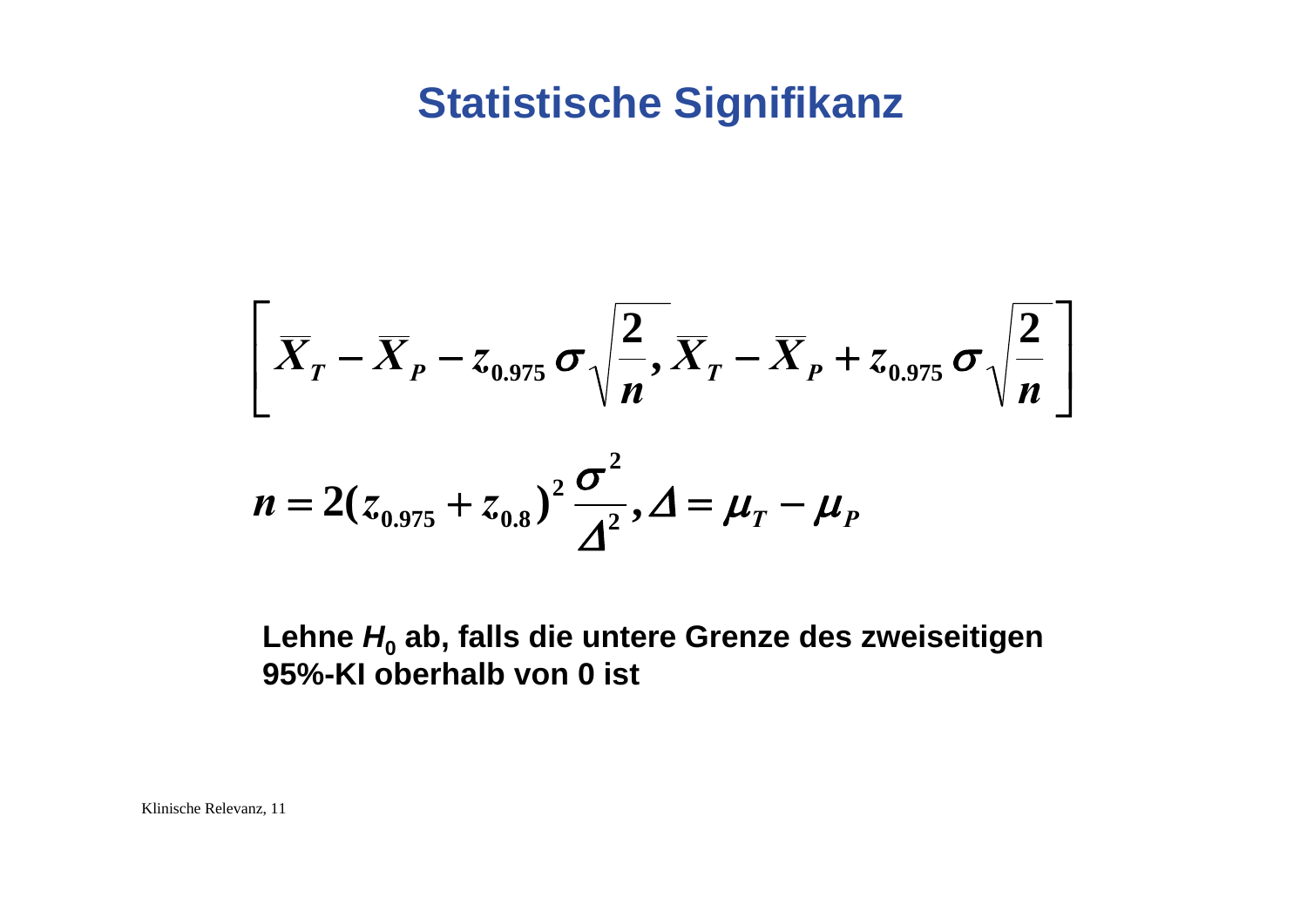## **Biometrische 'Praxis'**

- **1. A sample size of 334 in each group will have 80% power to detect a difference in means of 50.000 assuming that the common standard deviation is 230.000 using a two group t-test with a 0.050 two-sided significance level (nQuery)**
- **2. A sample size of 334 in each group will have 80% power to detect a minimal important difference in means of 50.000 assuming that the common standard deviation is 230.000 using a two group t-test with a 0.050 two-sided significance level**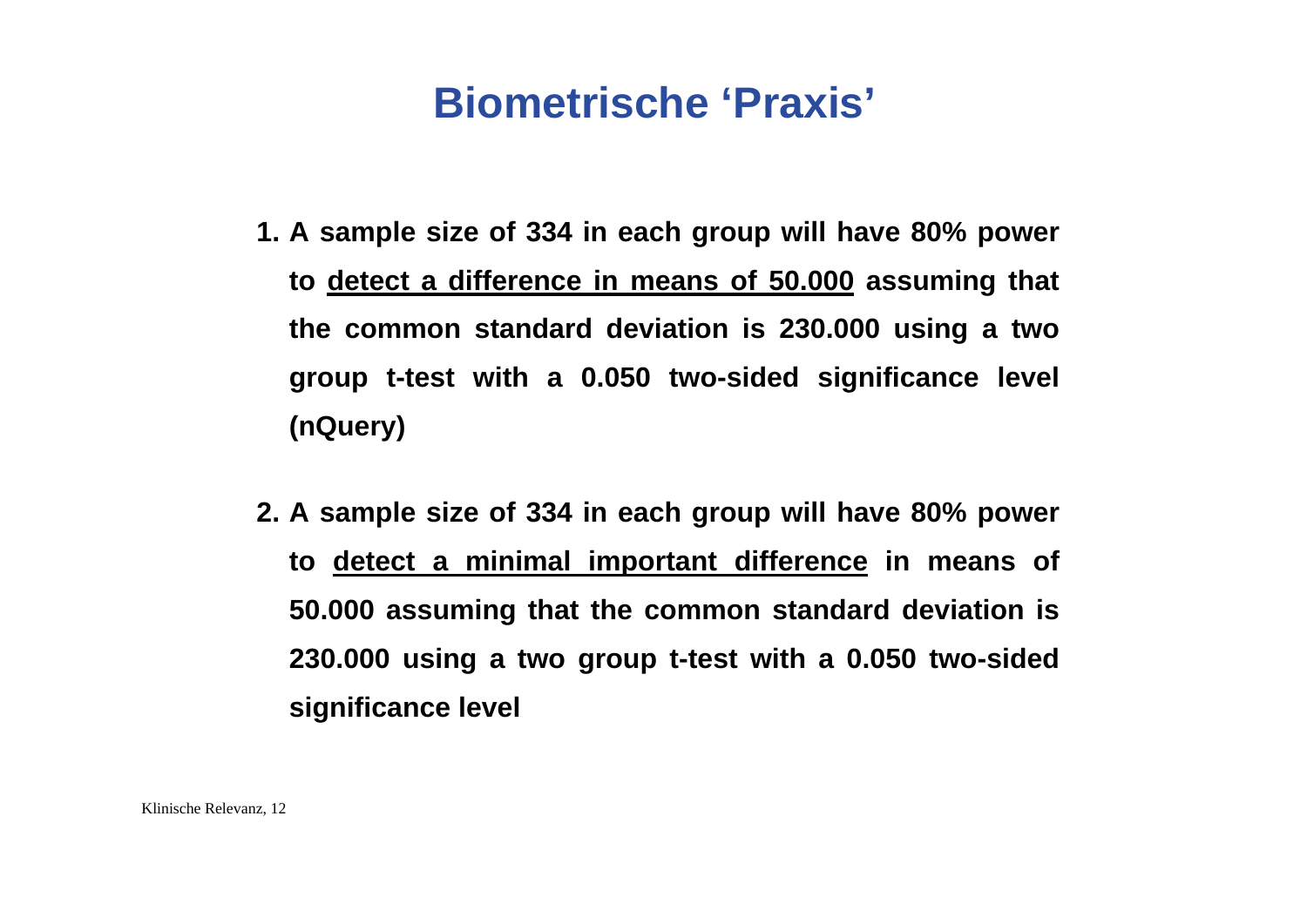### **Biometrische 'Praxis'**

• **Kontrollierte klinische Studien verfehlen wegen zu geringen Stichprobenumfängen oft ihr Ziel, eine überzeugende Aussage über die Wirksamkeit bzw. Überlegenheit einer Behandlung zu machen.**

• **Statistische Methoden in kontrollierten klinischen Studien führen häufig zu irreführenden und kontroversen Ergebnissen.**

*Aktuelle Probleme in kontrollierten klinischen Studien. Die Medizinische Welt (1986), Martin Schumacher*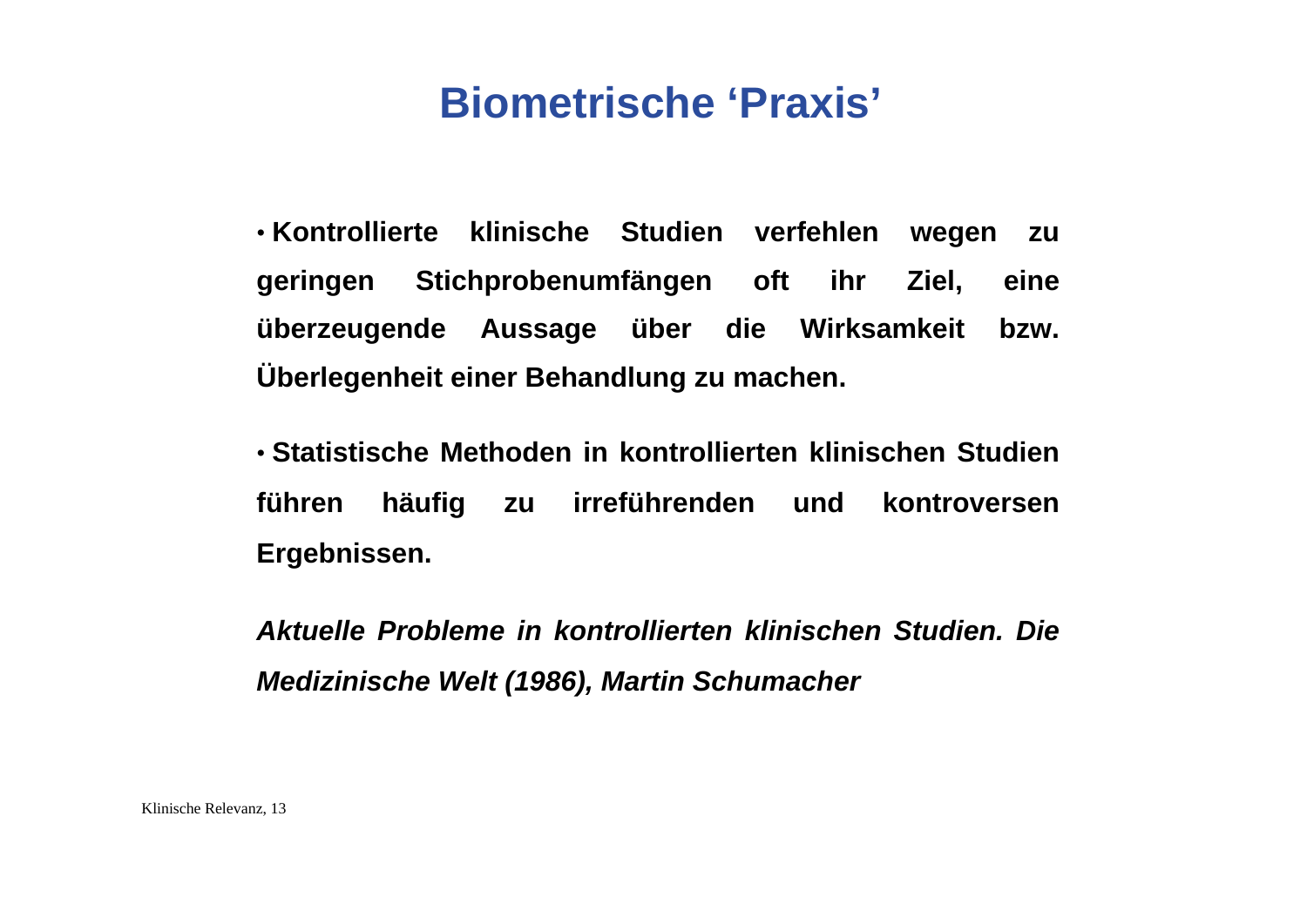## **Regulatorische Anforderungen**

**ICH-E4-Note for Guidance on Dose Response Information to Support Drug Registration (1994)** 

It should be demonstrated, however, that the lowest dose(s) tested, if these are to be recommended, have a statistically significant and clinically meaningful effect.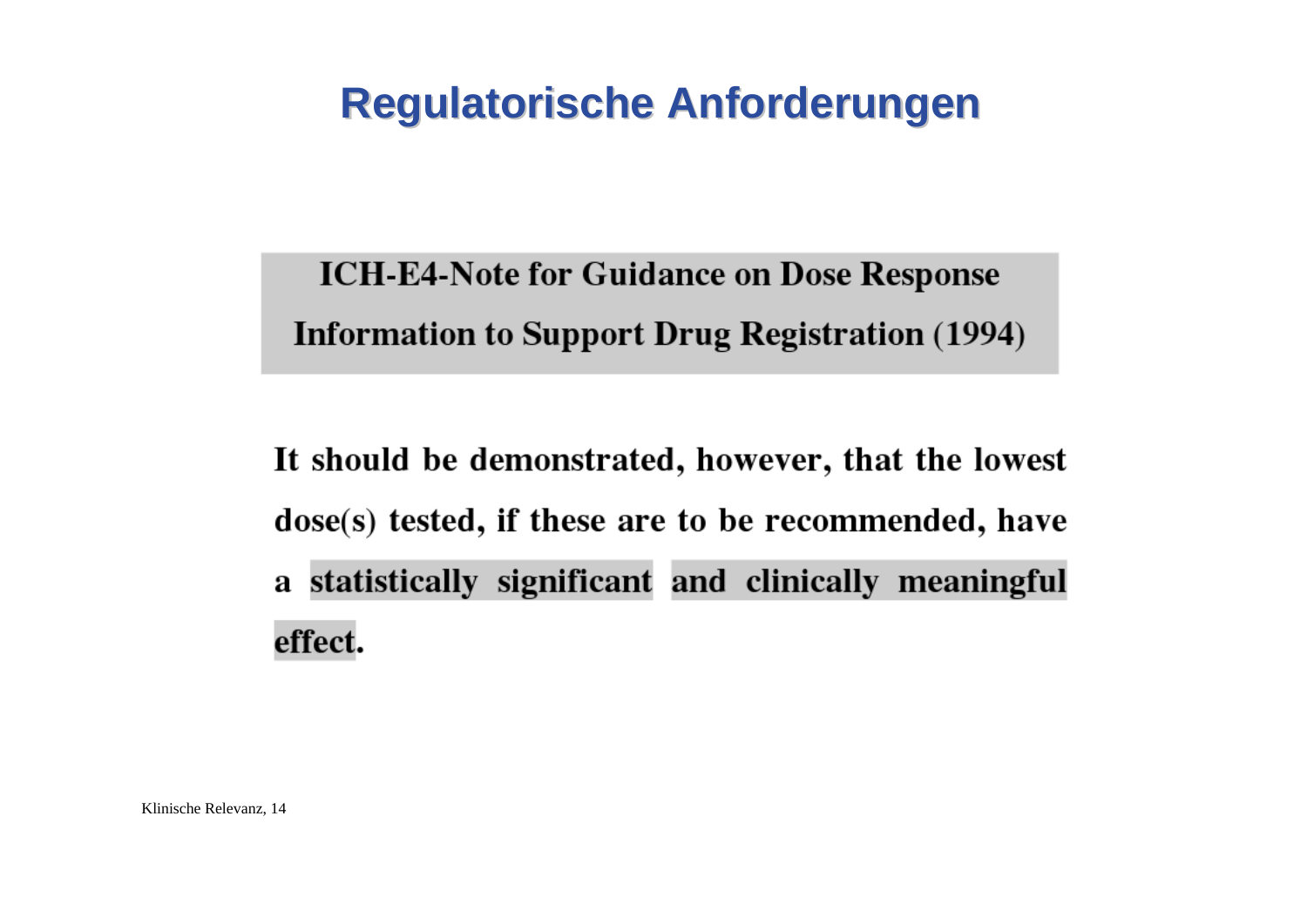## **Regulatorische Anforderungen**

#### **CHMP (2005): Guideline on the Choice of the Non-Inferiority Margin**

**The next step interpreting a superiority trials is to consider whether the difference from placebo is clinically relevant. This is the clinical judgment stage of the ICH (E10) combination of both statistical reasoning and clinical judgment**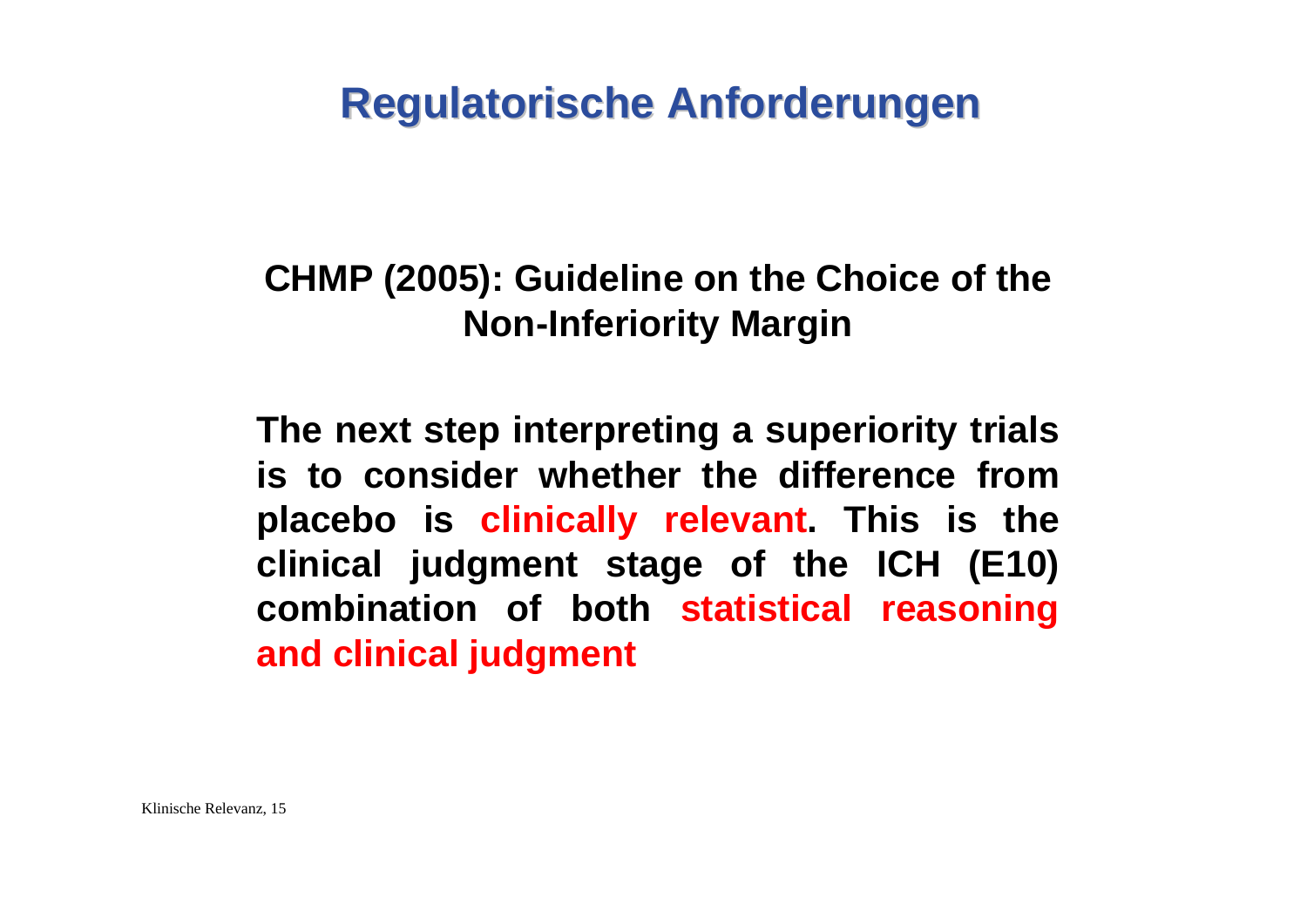### **Regulatorische Anforderungen**

**CHMP (2005): Establishing a clinically relevant benefit of the difference between the test product and placebo is accomplished by considering the point estimates of the difference between the test product and placebo and addressing its clinical relevance, either using the original scale or by considering responder rates**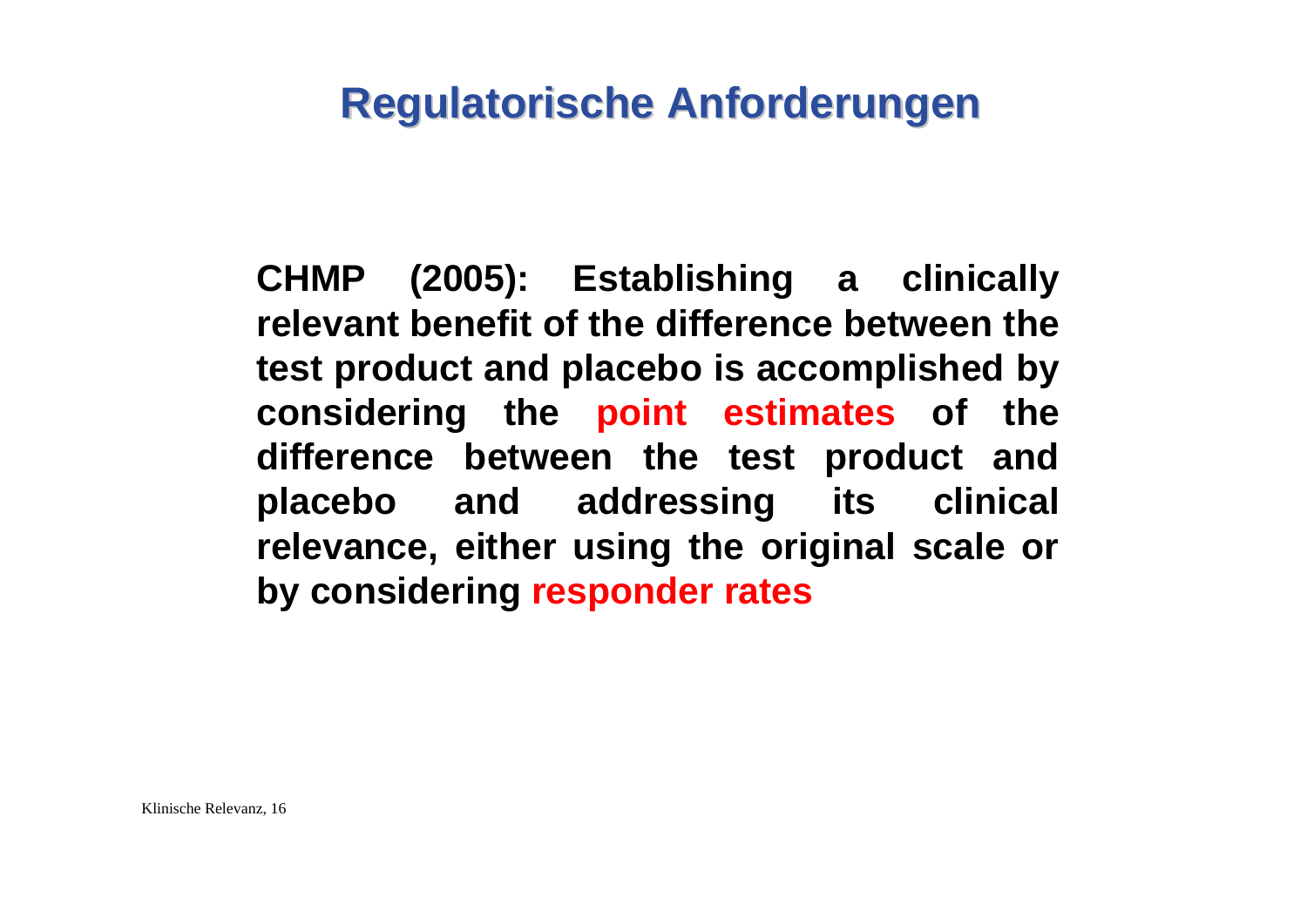## **Responder Responder Analyse Analyse**

#### **CPMP-Guideline Diabetes Mellitus (2002)**

- primary variable: glycohaemoglobin (HbA<sub>1C</sub>)
- primary analysis "should evaluate the difference in evolution from baseline of  $HbA_{1C}$ ."
- "The applicant should also justify the clinical relevance of the effect size observed. One method might be a responder analysis comparing the portion of patients who reached an absolute value of 7%."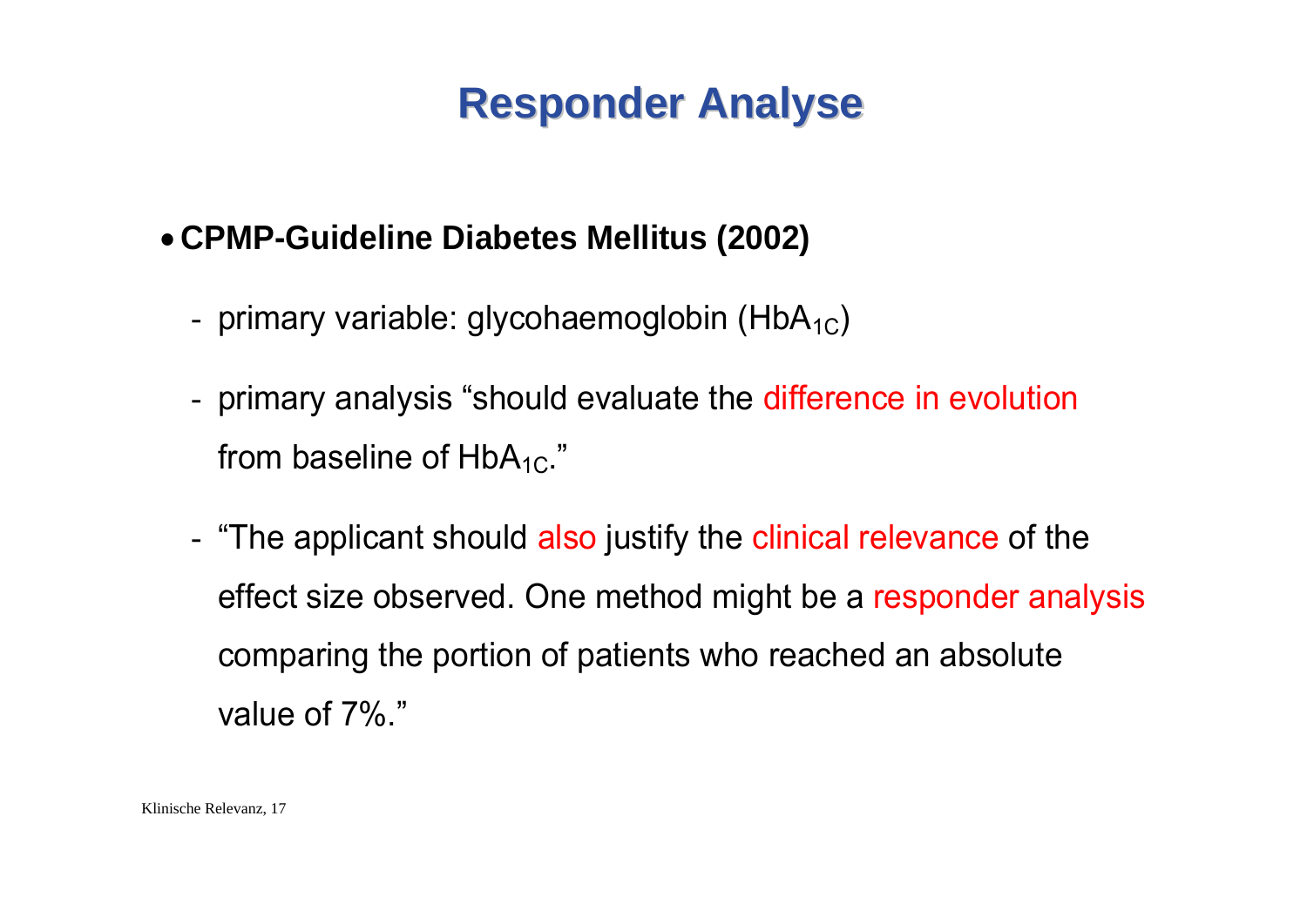## COPD = **C**hronic **O**bstructive **P**ulmonary **D**isease

Model of Annual Decline in FEV $_{\rm 1}$ 

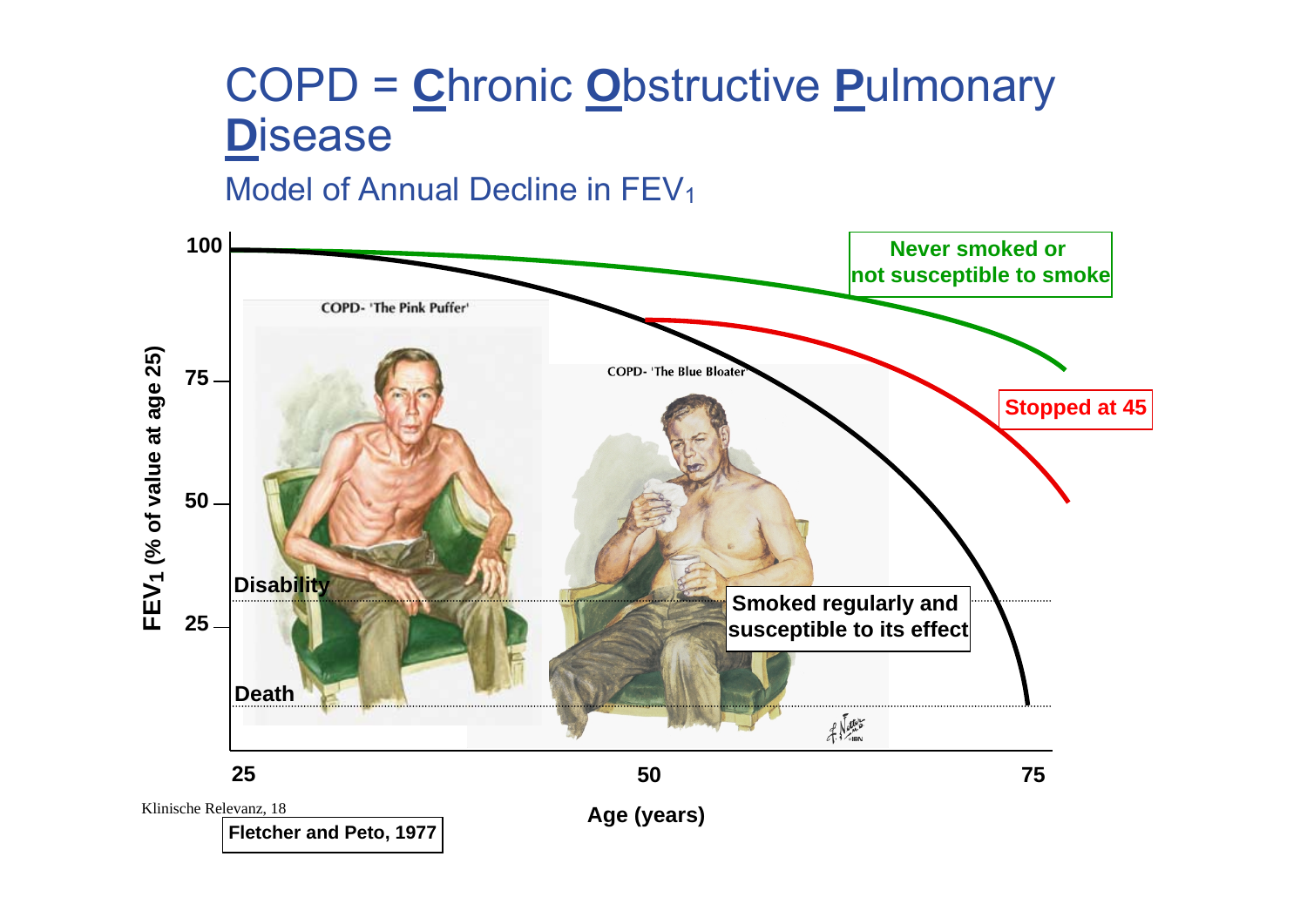### **Statistische und Klinische Signifikanz**

## $H_0$ :nicht relevant überlegen  $H_1$ : relevant überlegen

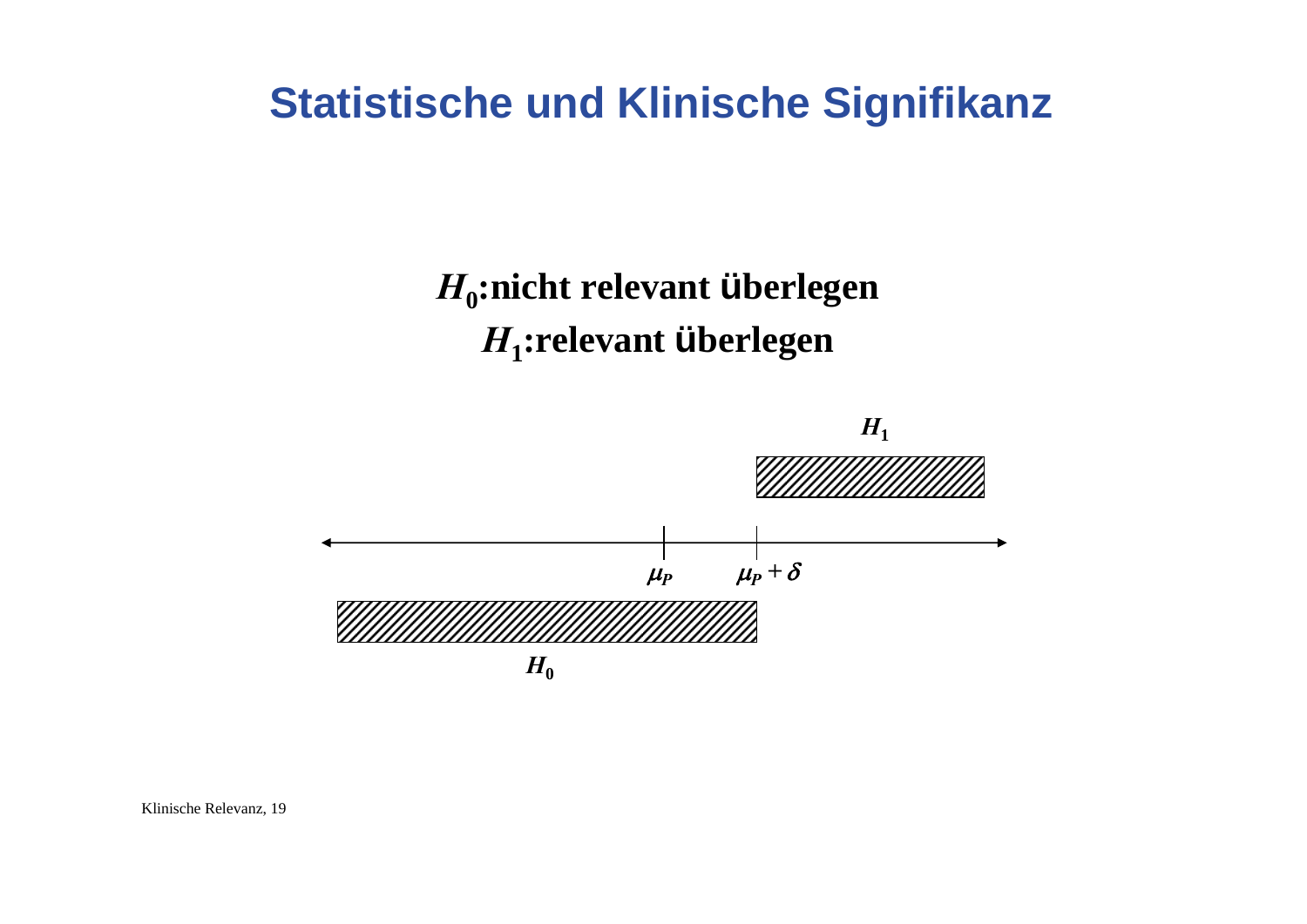### **Statistische und Klinische Signifikanz**

$$
\left[\overline{X}_{T}-\overline{X}_{P}-z_{0.975}\,\sigma\sqrt{\frac{2}{n}},\overline{X}_{T}-\overline{X}_{P}+z_{0.975}\,\sigma\sqrt{\frac{2}{n}}\right]
$$

$$
n = 2(z_{0.975} + z_{0.8})^2 \frac{\sigma^2}{(\delta - \Delta)^2}, \Delta = \mu_T - \mu_P
$$

Lehne  $H_0$  ab, falls die untere Grenze des zweiseitigen 95%-KI oberhalb von  $\delta$  ist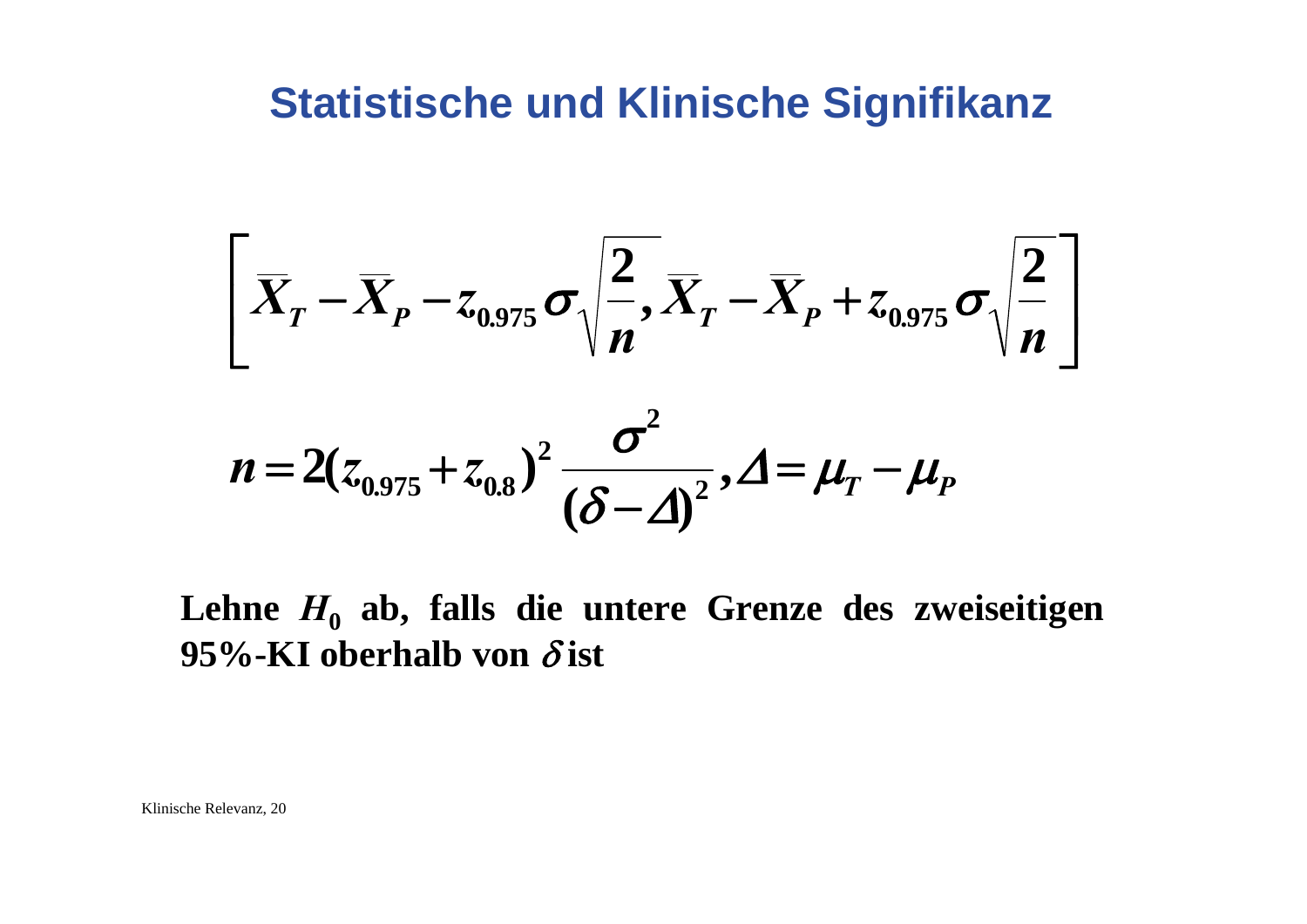## **Test – Placebo, zweiseitige 95% Konfidenzintervalle**

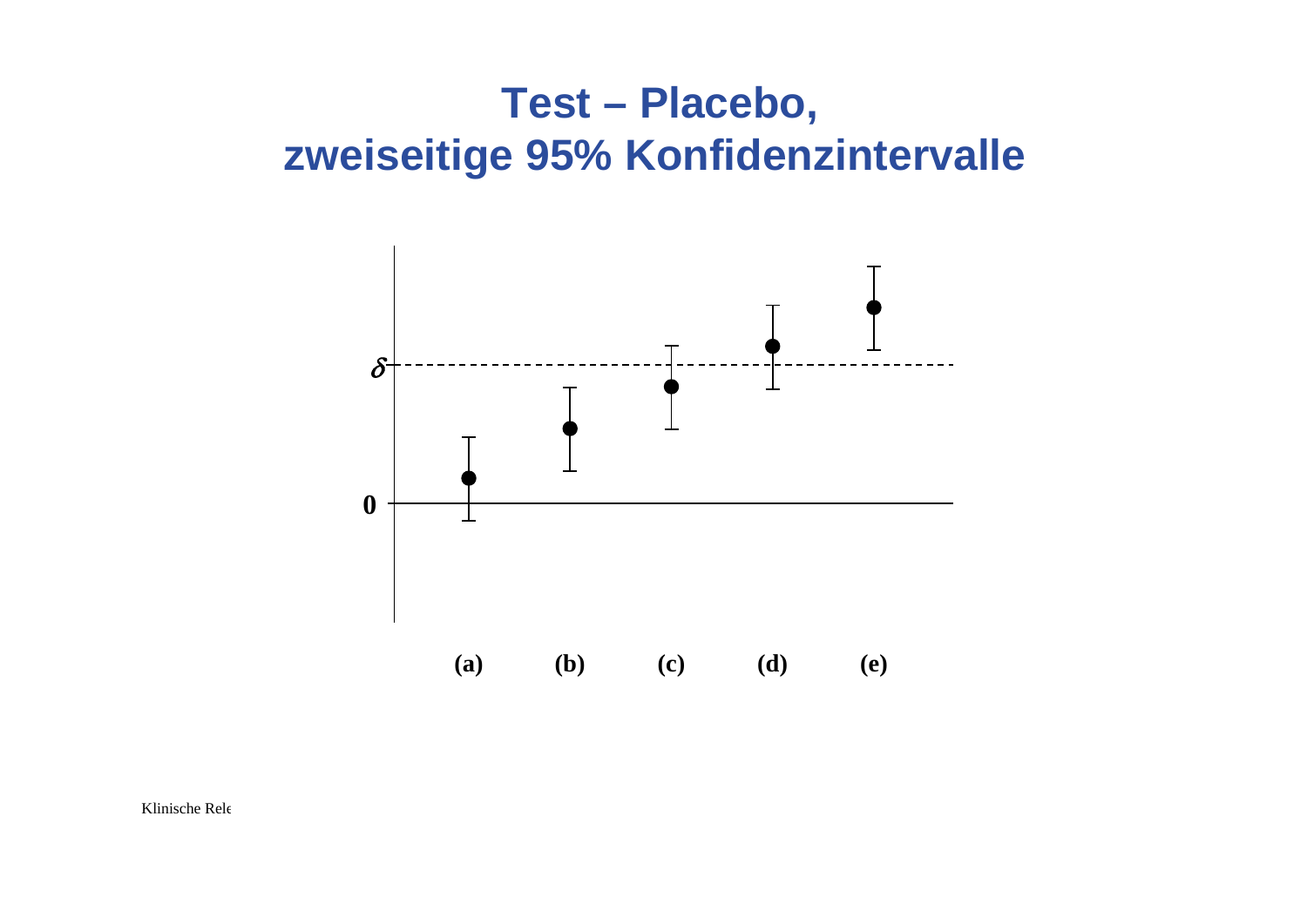

The SELECTED POWER APPROACHES for a GIVEN EXPECTED DIFFERENCE

One-sided alpha: 0.025, Standard deviation: 230 ml Clinically relevant delta: 50 ml Given expected delta: 40 ml

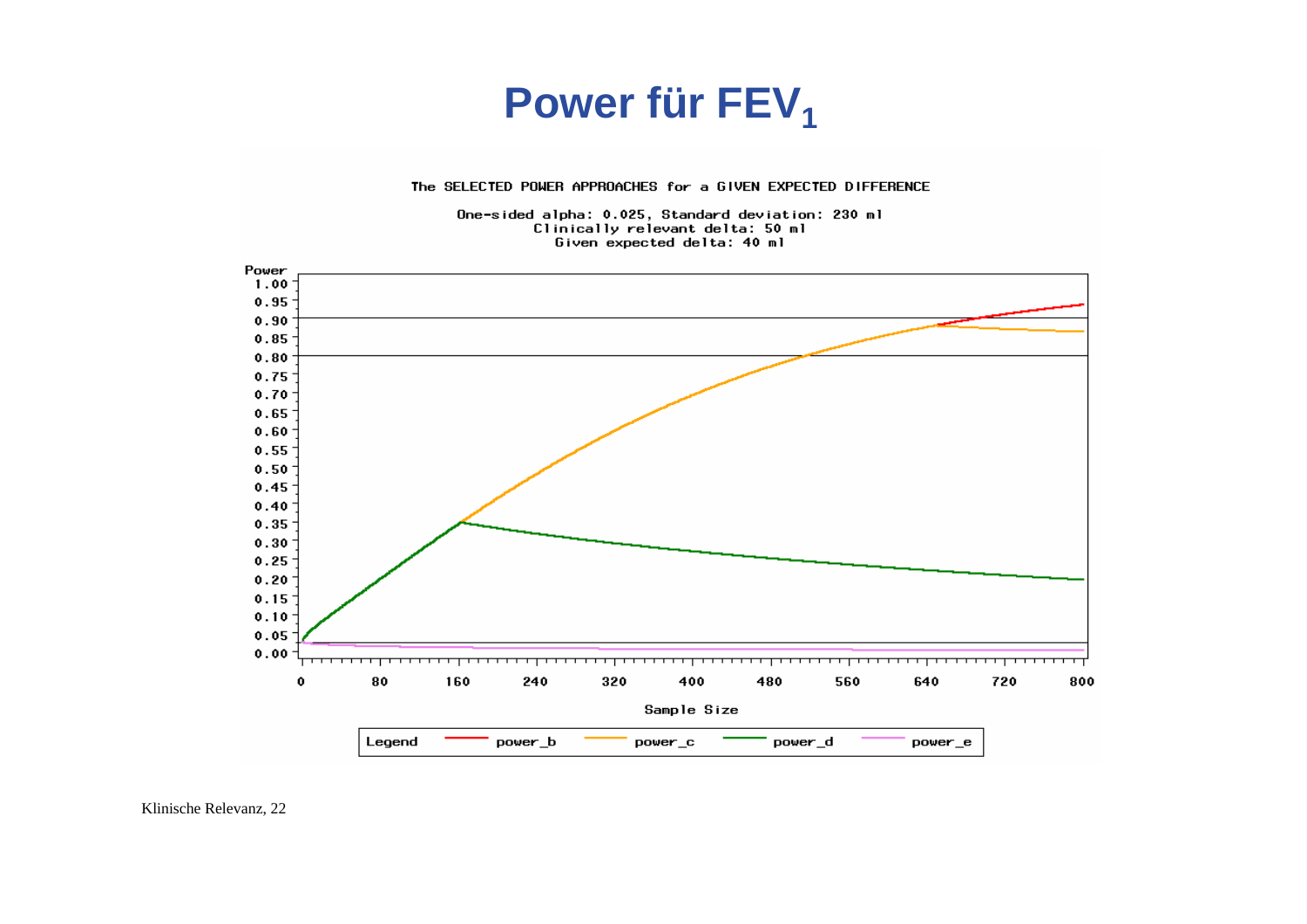

The SELECTED POWER APPROACHES for a GIVEN EXPECTED DIFFERENCE

One-sided alpha: 0.025, Standard deviation: 230 ml Clinically relevant delta: 50 ml Given expected delta: 50 ml

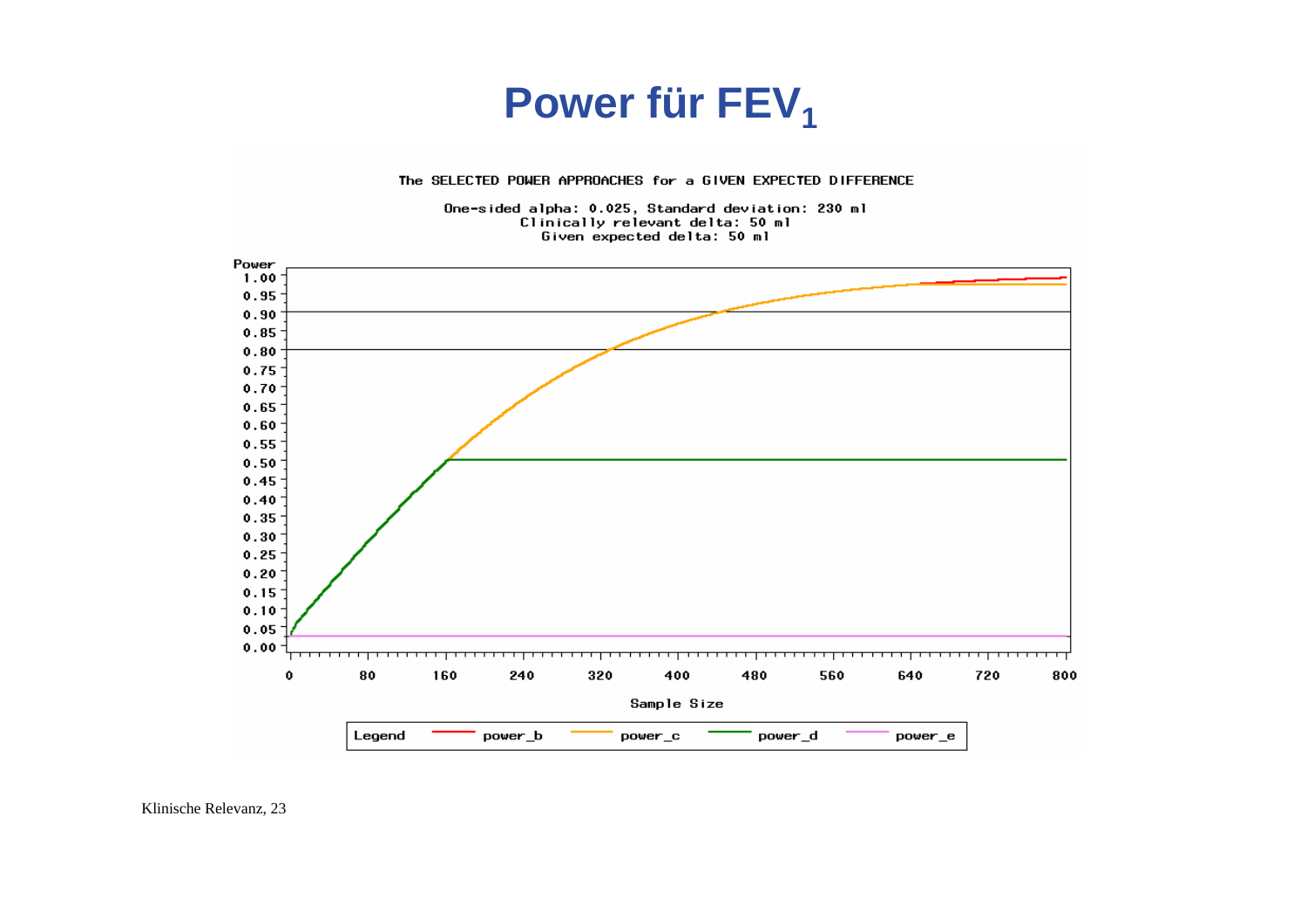

The SELECTED POWER APPROACHES for a GIVEN EXPECTED DIFFERENCE

One-sided alpha: 0.025, Standard deviation: 230 ml Clinically relevant delta: 50 ml Given expected delta: 97 ml

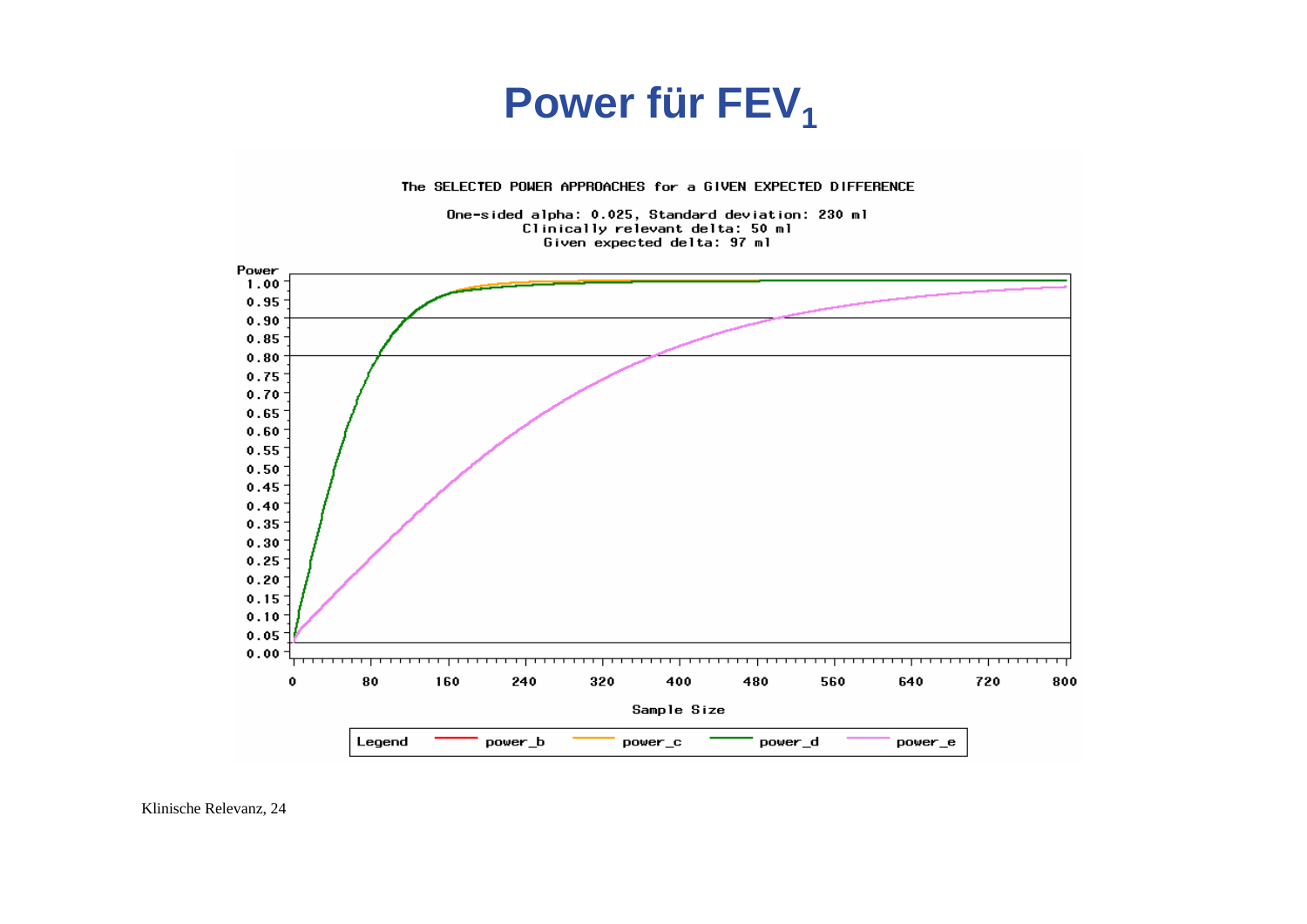## **Konklusion**

#### Assessment of clinical relevance by considering point estimates and associated confidence intervals



Meinhard Kieser<sup>1,2,\*\*</sup> and Dieter Hauschke<sup>3</sup>

<sup>1</sup> Department of Biometry, Dr. Willmar Schwabe Pharmaceuticals, Karlsruhe, Germany <sup>2</sup> Medical Biometry Unit, University of Heidelberg, Germany <sup>3</sup> Department of Biometry, Altana Pharma, Konstanz, Germany

For the proof of efficacy of a new drug in a placebo-controlled clinical trial it is not sufficient merely to demonstrate a statistically significant treatment difference. In recent years, regulatory authorities have strongly recommended assessing additionally whether the observed effect size is also of clinical relevance. This opinion is reflected in various guidelines which are of the utmost importance for the successful approval of a new drug. Clinical relevance can be investigated by responder analyses or by considering the point estimates on the original scale together with the associated confidence intervals. In this paper, we focus on the latter approach and discuss the suitability of different criteria which are commonly applied in medical research. Copyright  $\mathbb{C}$  2005 John Wiley & Sons, Ltd.

Keywords: clinically important difference; clinical relevance; statistical significance; sample size; statistical power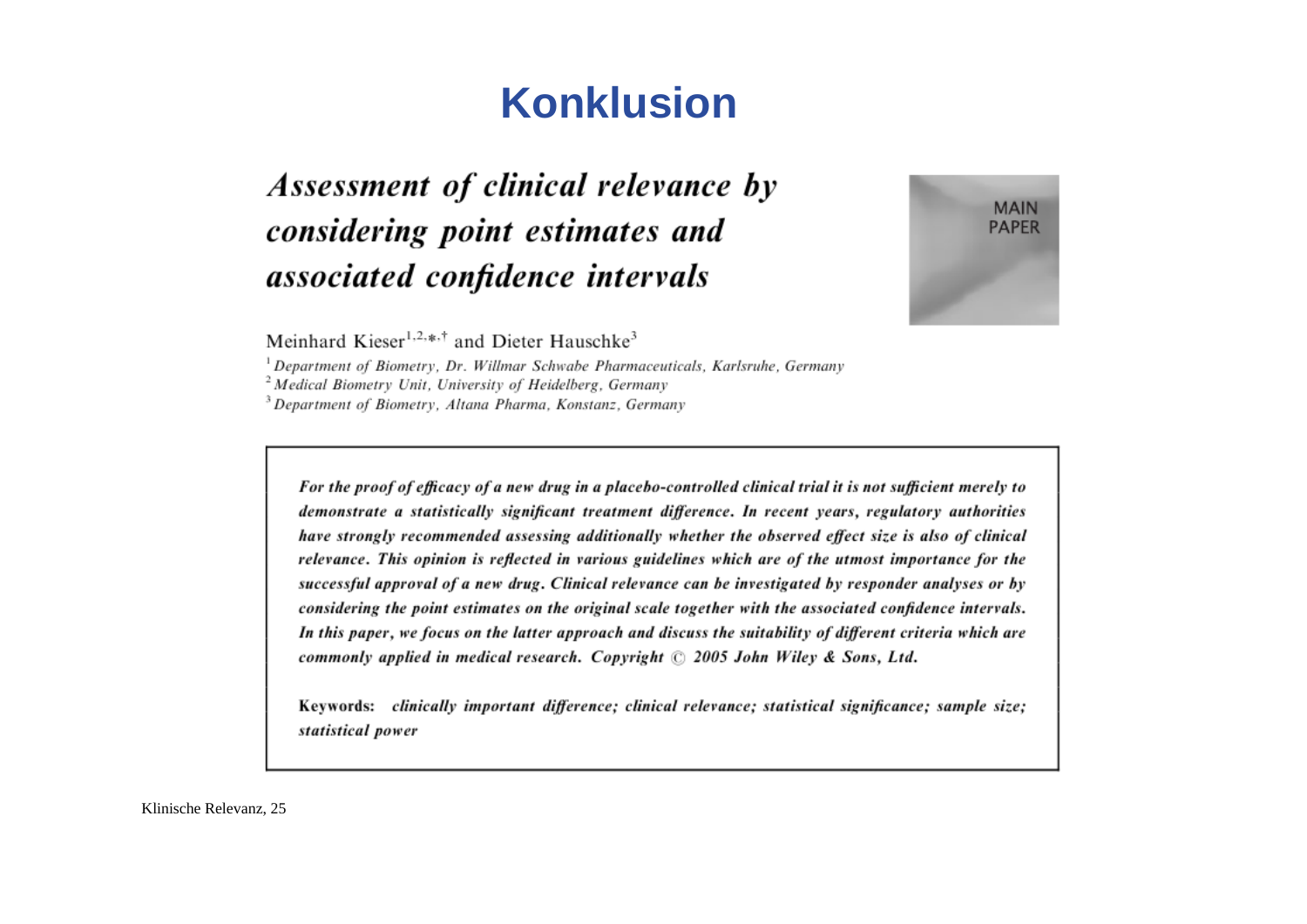## **Konklusion**

**CHMP (2005) Clinical judgment is applied to assess whether the observed difference from placebo is clinically relevant. The existence of the reference arm (active control) can assist in making this judgment**

#### $\Rightarrow$

**Hauschke, Pigeot (2006) Proof of Efficacy in the Gold Standard Design (Placebo,Test, Active Control**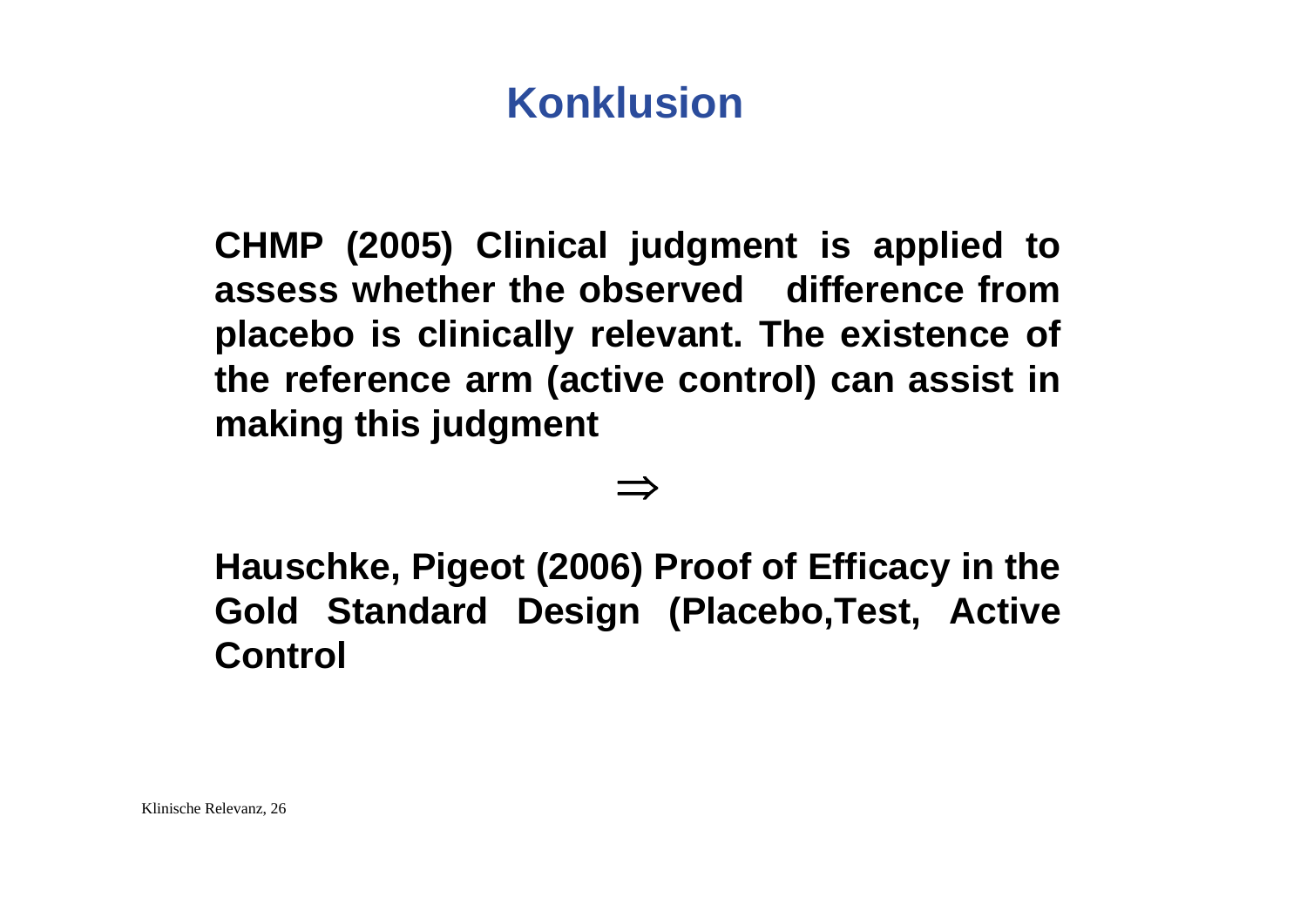## $H_0$ :nicht relevant überlegen  $H_1$ : relvant überlegen

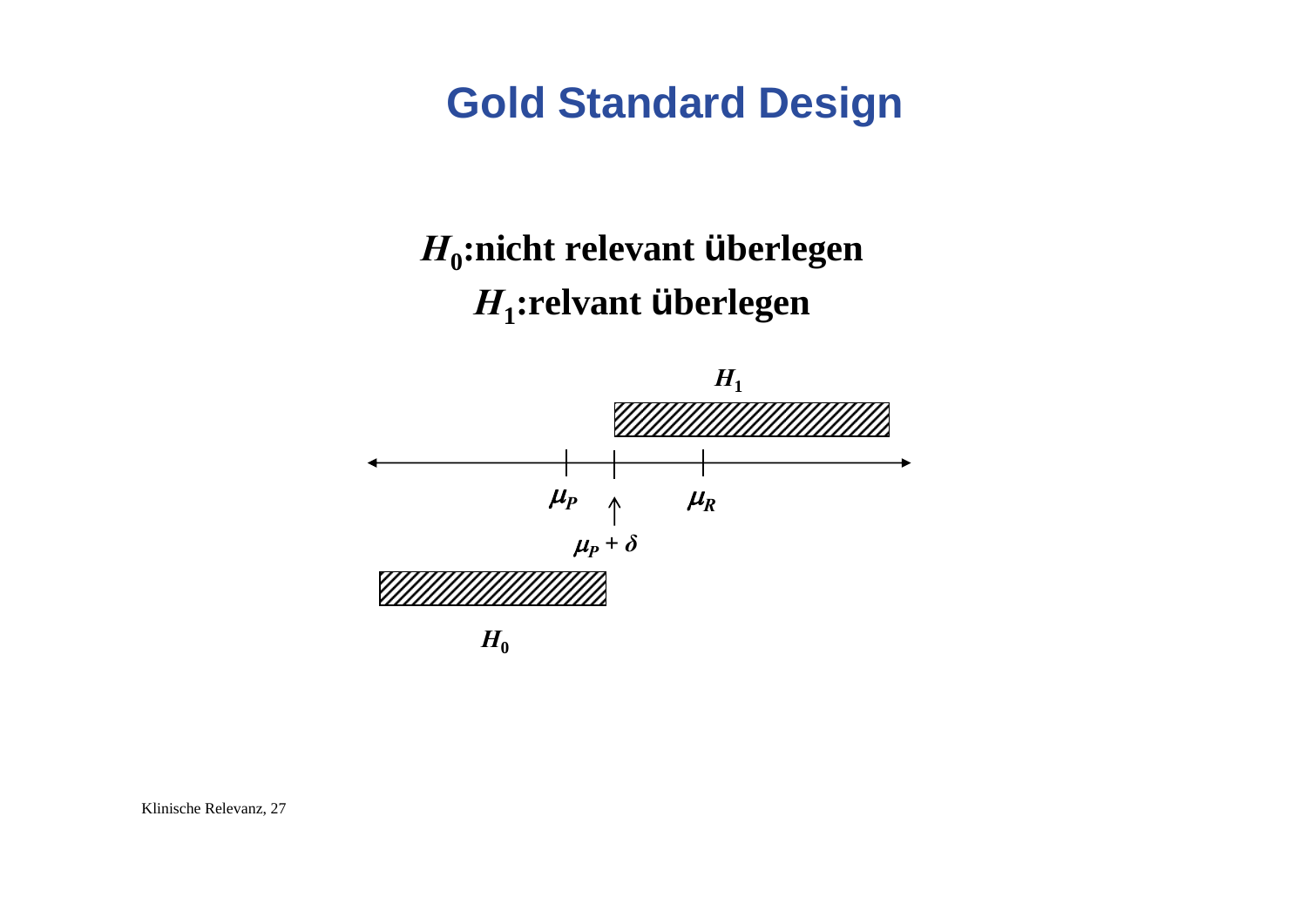**Gold Standard Design** I. Piegeot & J. Röhmel

- Ulcerative colitis
- Crohn's disease
- **Migraine**  $\bullet$
- Psoriasis
- Depression  $\bullet$
- **Bipolar Disorders**  $\bullet$
- Parkinson's Disease
- Allergic Rhino-Conjunctivitis
- Asthma
- $\cdot$  Pain
- Schizophrenia
- **Multiple Sklerosis**  $\bullet$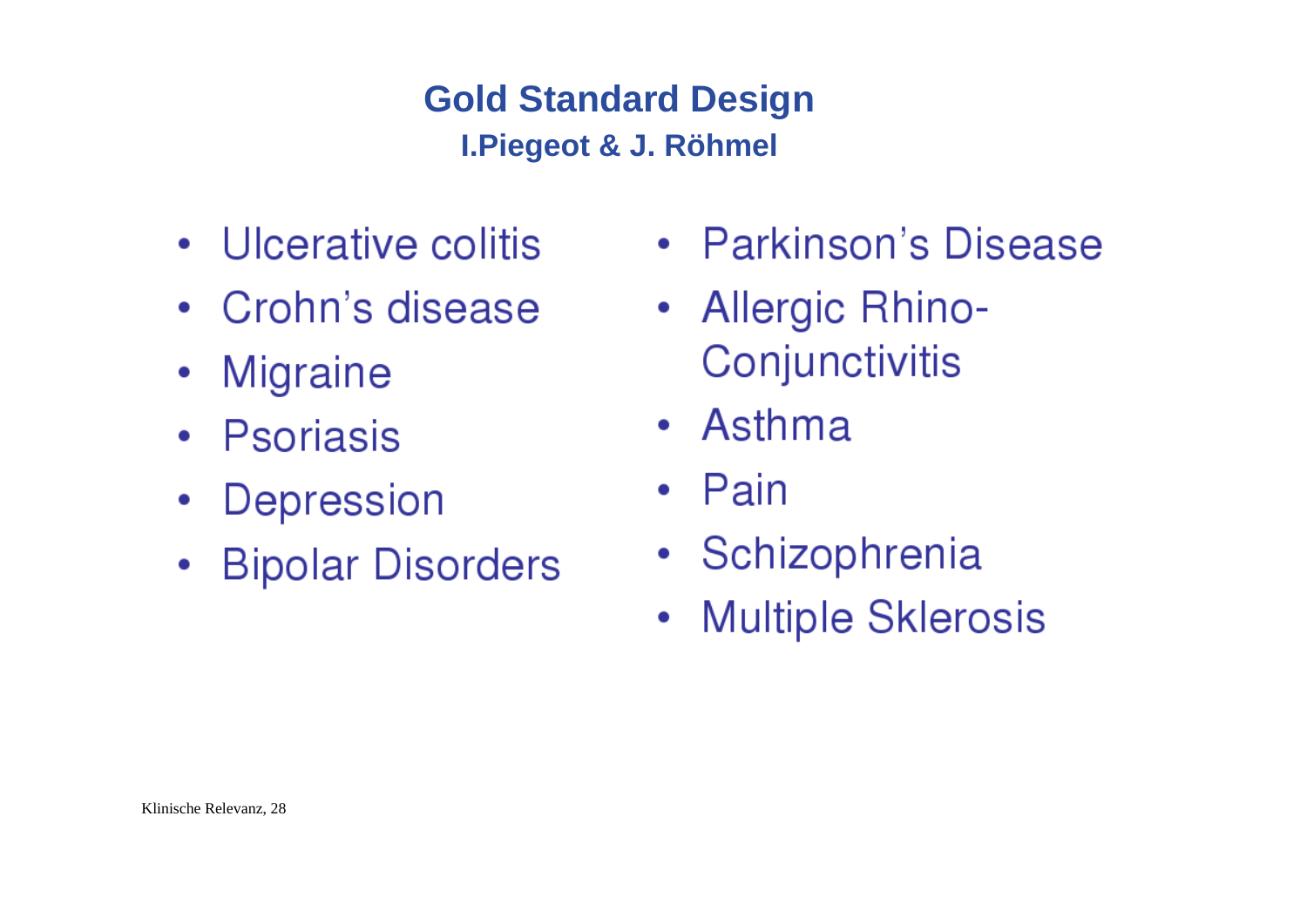

European Medicines Agency Evaluation of Medicines for Human Use

> London, 18 November 2004 CHMP/EWP/2454/02 corr

#### **COMMITTEE FOR MEDICINAL PRODUCTS FOR HUMAN USE** (CHMP)

#### GUIDELINE ON CLINICAL INVESTIGATION OF MEDICINAL PRODUCTS INDICATED FOR THE TREATMENT OF PSORIASIS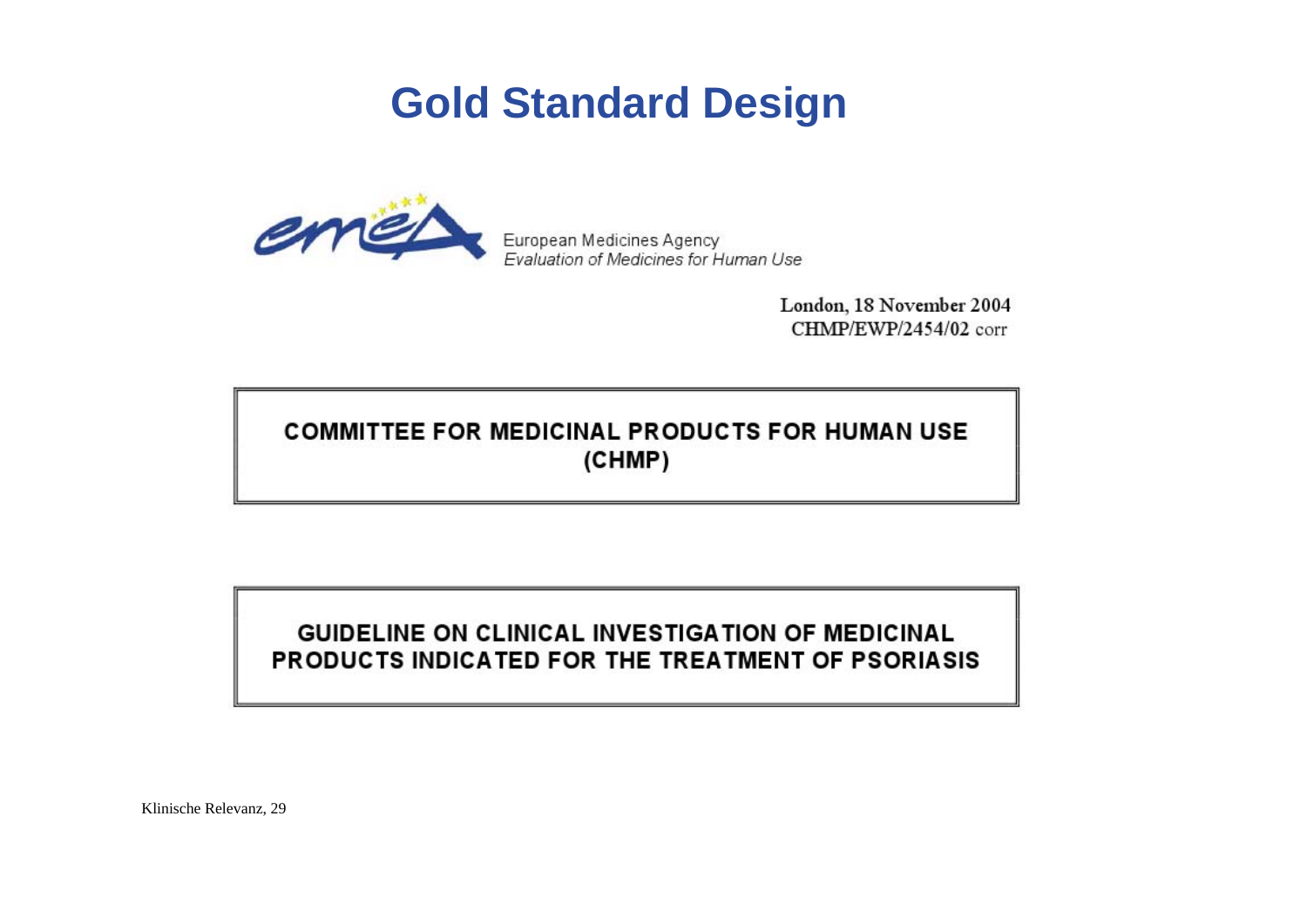Parallel group, double-blind, vehicle and active comparator controlled studies are recommended. Only three-arm trials allow comparison of the efficacy and safety of a new agent both with the vehicle and an active comparator, and thereby a proper assessment of benefit/risk ratio. In addition, since response to established topical agents (comparators) is variable, vehicle arm is needed to ascertain assay sensitivity. In designing a non-inferiority study, a non-inferiority margin should be prospectively defined by taking into account both the established efficacy of the vehicle and the efficacy of the active comparator over vehicle (or emollient).

For trials aiming to show superiority of a new drug to the known active treatment, two-arm trials without placebo control are acceptable. If superiority is not shown, non-inferiority can not be claimed due to the lack of a placebo arm as an internal validation.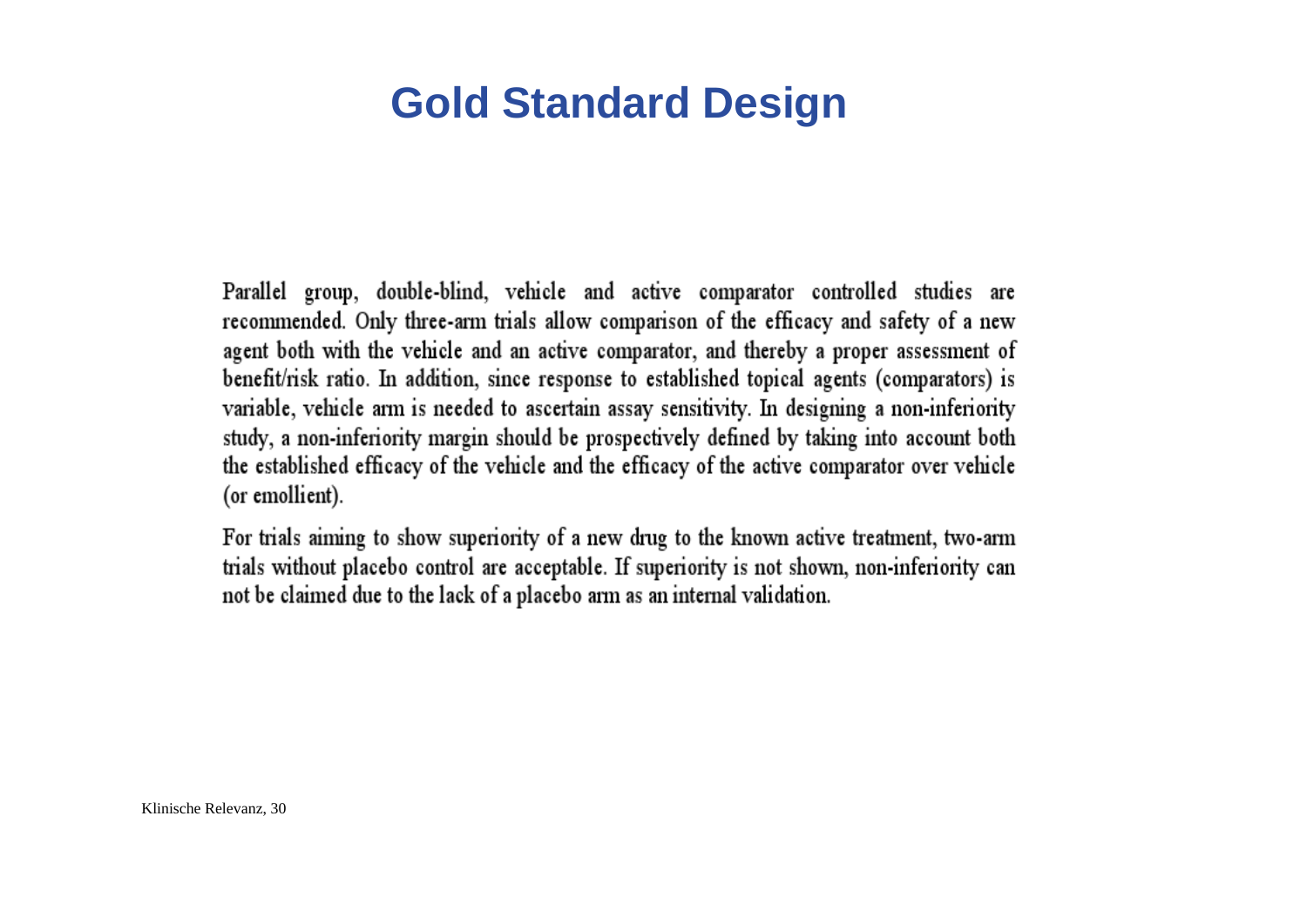

European Medicines Agency Evaluation of Medicines for Human Use

> London, 26 January 2006 Doc. Ref. CPMP/EWP/252/03 Rev. 1

#### COMMITTEE FOR MEDICINAL PRODUCTS FOR HUMAN USE (CHMP)

**DRAFT** 

#### **GUIDELINE ON CLINICAL MEDICINAL PRODUCTS INTENDED FOR THE** TREATMENT OF NEUROPATHIC PAIN

Klinische Relevanz, 31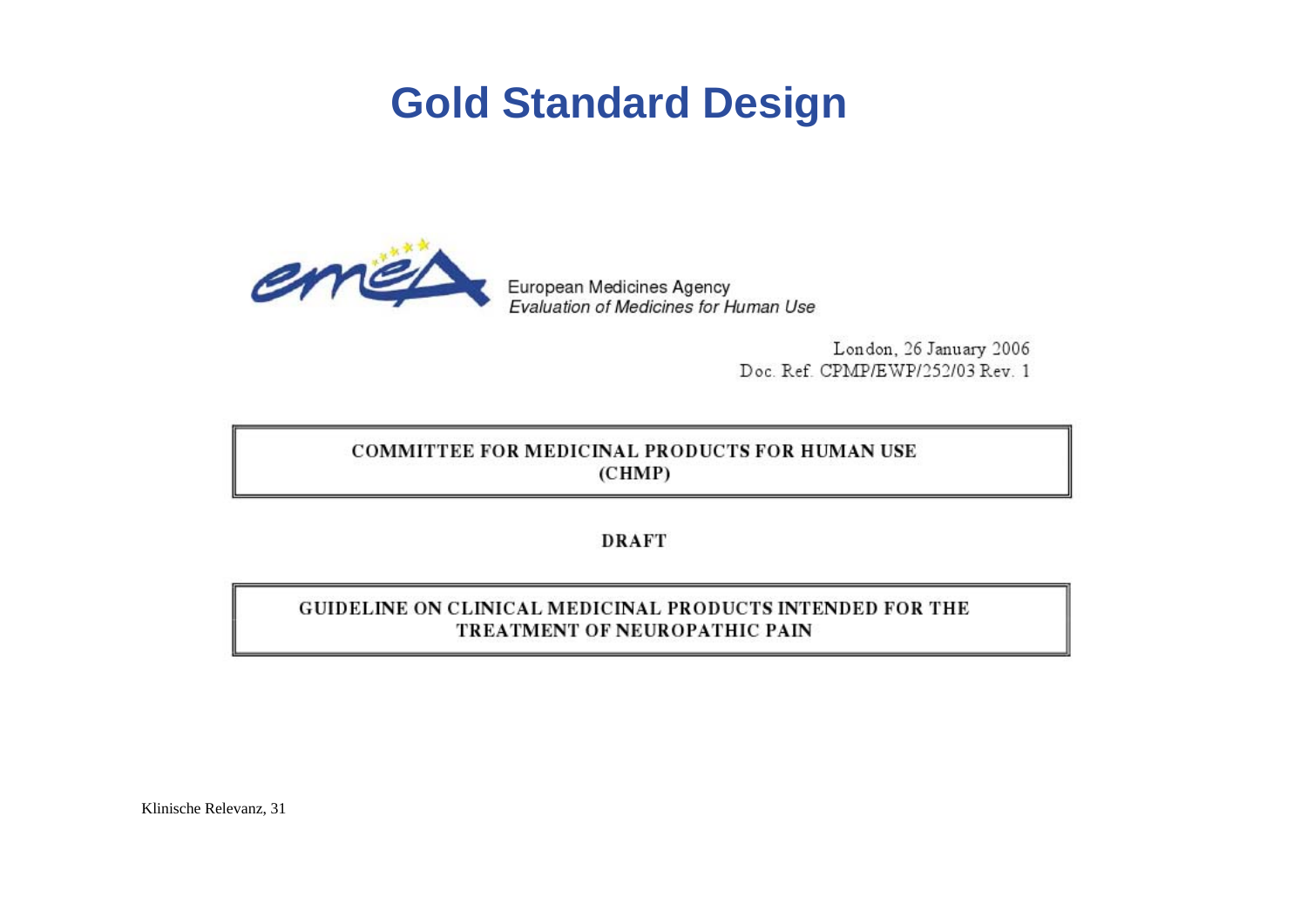#### $3.2$ **Therapeutic Confirmatory Studies**

#### Study design

Randomised, double blind, placebo controlled studies are required to establish efficacy in neuropathic pain.

Neuropathic pain is usually present as a chronic situation and the study duration should take this in consideration.

As there is an increasing number of drugs approved for neuropathic pain, in those clinical conditions for which there is an established treatment option a three-arm study (study drug  $-$  comparator placebo) should be provided in order to allow the assessment of comparative efficacy and safety of a new product.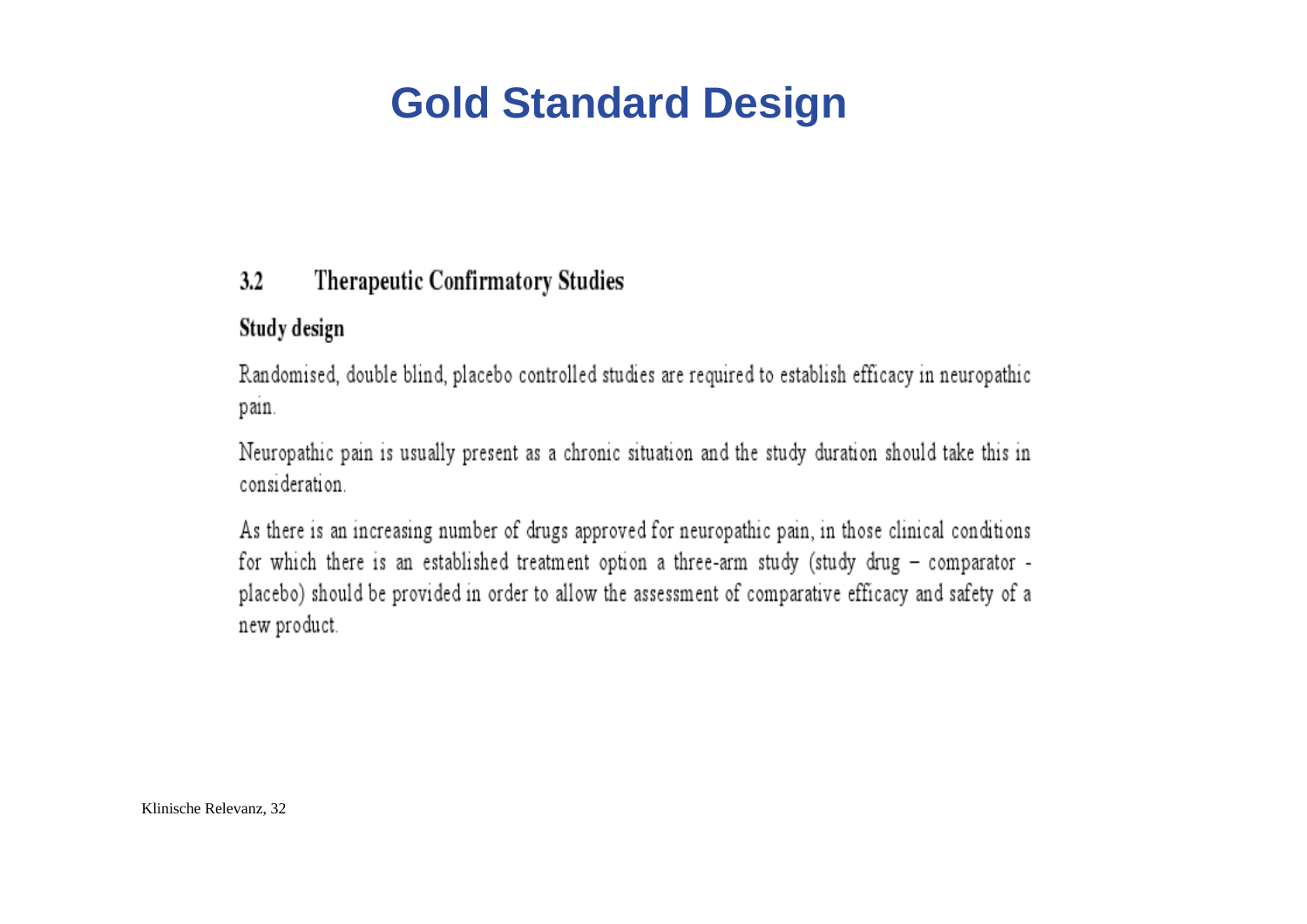#### **VFA und Biometry und IQWIG**

#### **Workshop Meta-Analyses for Drug Assessment 06.09.2010, 55. Annual Meeting of the GMDS**

**Guido Schwarzer (Working group in systematical reviews), Ralf Bender (IQWIG), Friedhelm Leverkus (Pfizer), Dieter Hauschke (University Freiburg)** 

**Session 1: Incorporating clinical relevance (Dieter Hauschke)**

**Speaker: Stefanie Thomas, Jürgen Windeler, Joachim Röhmel, Stefan Lange, Armin Koch** 

**Session 2: Indirect Comparisons (Guido Schwarzer)**

**Speaker: Sybille Sturtz, Ralf Bender, Peter Jüni, Georgia Salanti, Gerd Antes**